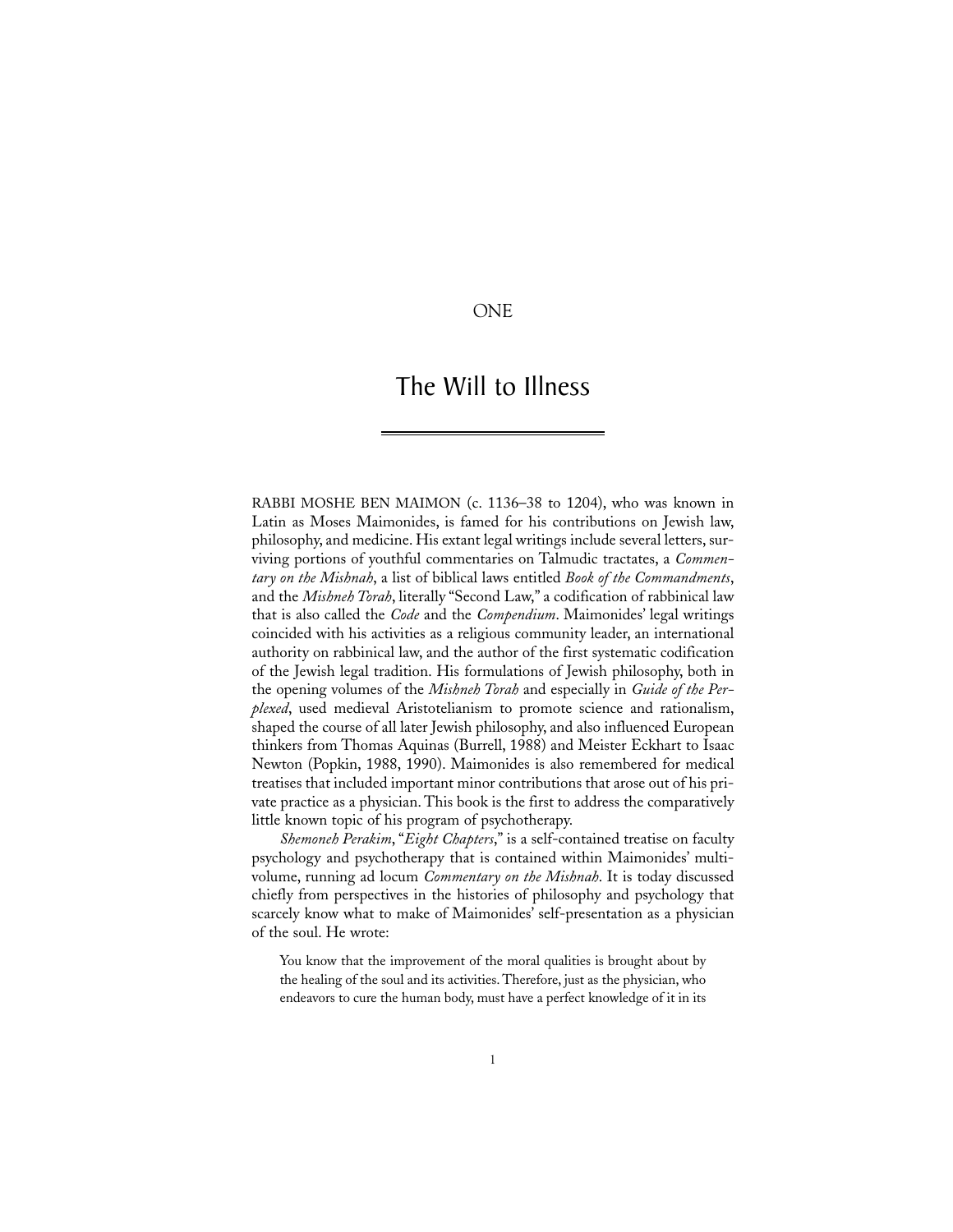entirety and its individual parts, just as he must know what causes sickness that it may be avoided, and must also be acquainted with the means by which a patient may be cured, so, likewise, he who tries to cure the soul, wishing to improve the moral qualities, must have a knowledge of the soul in its totality and its parts, must know how to prevent it from becoming diseased, and how to maintain its health. (*Eight Chapters* i; p. 38)

In Maimonides' view, moral behavior, the implicit concern of his exhaustive legal writings, has its foundation in the health of the soul. Maimonides wrote: "The soul's healthful state is due to its condition, and that of its faculties, by which it constantly does what is right, and performs what is proper, while the illness of the soul is occasioned by its condition, and that of its faculties, which results in its constantly doing wrong, and performing actions that are improper" (*Eight Chapters* iii; p. 51). Because Maimonides regarded virtue as healthy and vice as an illness, he maintained that a moral educator had to be a physician of the soul, who possessed a philosophical—we might today say theoretical understanding of the soul, its makeup, activities, and vicissitudes. Conversely, the diseases of the soul were moral in character, and people afflicted with illness of the soul were advised to seek the help of moral physicians.

Those whose souls become ill should consult the sages, the moral physicians, who will advise them against indulging in those evils which they (the morally ill) think are good, so that they may be healed by that art . . . through which the moral qualities are restored to their normal condition. (*Eight Chapters* iii; p. 52)

The location of the *Eight Chapters* within the *Commentary on the Mishnah* reflects the integral relation that Maimonides saw between psychotherapy and ethics. The *Eight Chapters* is located immediately before and serves as an introduction to Maimonides' commentary on *Pirke Avoth*, "Chapter of the Fathers," the section of the Mishnah that concerns ethics.

## ARISTOTELIAN PREMISES OF MAIMONIDES' PSYCHOLOGY

Contemporary writers on the *Eight Chapters* stress its historical position as an instance of medieval Aristotelian faculty psychology. Aristotle began with a very broad definition of soul that applied to plants, animals, and people: soul was the whole of the difference between a living being and its corpse. "Soul [is that] by which primarily we live, perceive, and think" (Aristotle, *On the Soul* 414a 12). Soul was integral to the functions of a living body and could not exist in its absence. "Soul is an actuality or account of something that possesses a potentiality of being such" (414a 28–29). Aristotle used the term "form" in reference to soul, but he did not refer to shape or image. The body's "matter is potential-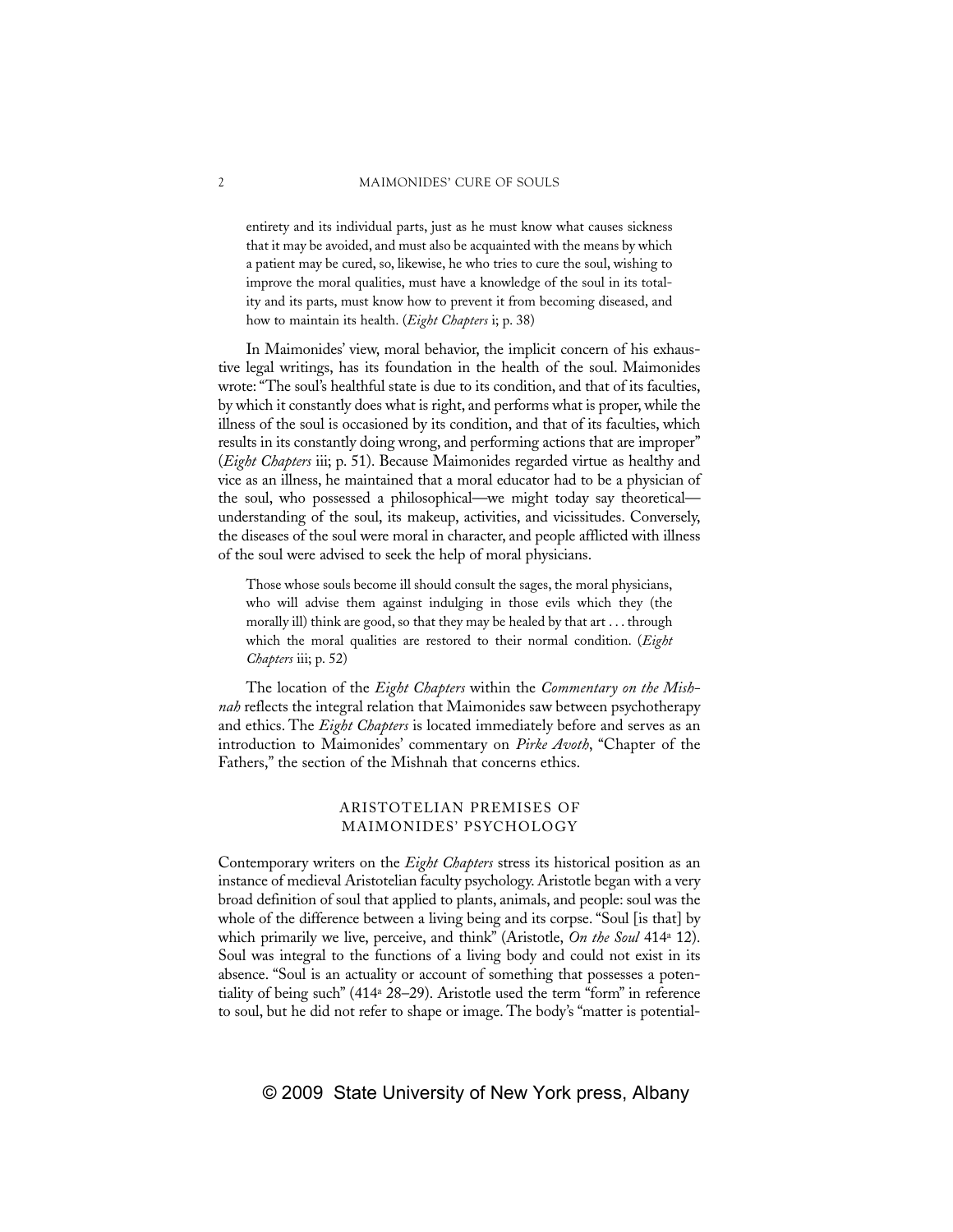ity, form actuality" (414a 16), in the sense that a corpse has the matter but not the form of a living body. By "form" Aristotle meant something that included activity, function, and purpose. An example that he provided claimed that the form of a hand included holding, grasping, manipulating, touching, feeling pleasure, pain, heat, cold, softness, hardness, and so on. The hand of a corpse, like the hand of a statue, was a hand in name only because neither a corpse nor a statue could do what a living hand could do; it was what a hand did that constituted it as a hand, warranting its designation as a hand rather than as inert flesh, or marble, or whatever (Robinson, 1989, pp. 44, 51, 91).

Maimonides distinguished five faculties of the soul. (1) The nutritive faculty, which was common to vegetable and animal life, had the power of attracting nourishment and retaining it, along with digestion, repulsion, growth, procreation, and differentiation of the nutritive juices for sustenance from those to be expelled. (2) The sensitive faculty, which distinguished animal life, accomplished seeing, hearing, tasting, smelling, and touch. (3) The appetitive faculty was responsible for desiring and loathing things, leading to pursuit or flight, inclination or avoidance, anger and affection, fear and courage, cruelty and compassion, love and hate, and so on. (4) The imaginative faculty accomplished two things. The first was the retention of what had been perceived by the senses. The second activity of imagination was the construction of things themselves not directly perceived by the senses by separating and recombining the retained impressions. (5) The fifth of the soul's faculties was uniquely human. Unlike the souls of vegetation and animals, the human soul had the function of conceptualizing forms. The rational faculty. the capacity for abstract conceptual thought, was consequently the special and distinguishing faculty of human souls. Aristotle had written, "the intellect more than anything else is man" (*Nicomachean Ethics* 1178a 7–8); Maimonides echoed, "Reason, that faculty peculiar to man, enables him to understand, reflect, acquire knowledge of the sciences, and to discriminate between proper and improper actions" (*Eight Chapters* i; p. 43).

When Maimonides emphasized that "the human soul is one," he was rejecting the idea, favored by Platonists, that people have multiple souls. Maimonides recommended that physicians who wrote of three souls, the vegetable, animal, and human, should be reinterpreted to refer to different faculties of a soul that was single and unified (*Eight Chapters* i; pp. 37–38). The question of the soul's unity had profound implications for the practice of psychotherapy. Consider, for example, the *Spiritual Physick* of Rhazes (864–925), a Muslim physician who was widely regarded as one of the greatest medical authorities of the Middle Ages. Rhazes provided naturalistic language for the Platonic perspective whose theological expressions were normative for both Christian monasticism and Muslim Sufism. Working with a Platonic dualism of intellect and matter, Rhazes aimed at freeing "the rational and divine soul" from both "the choleric and animal [soul], and ...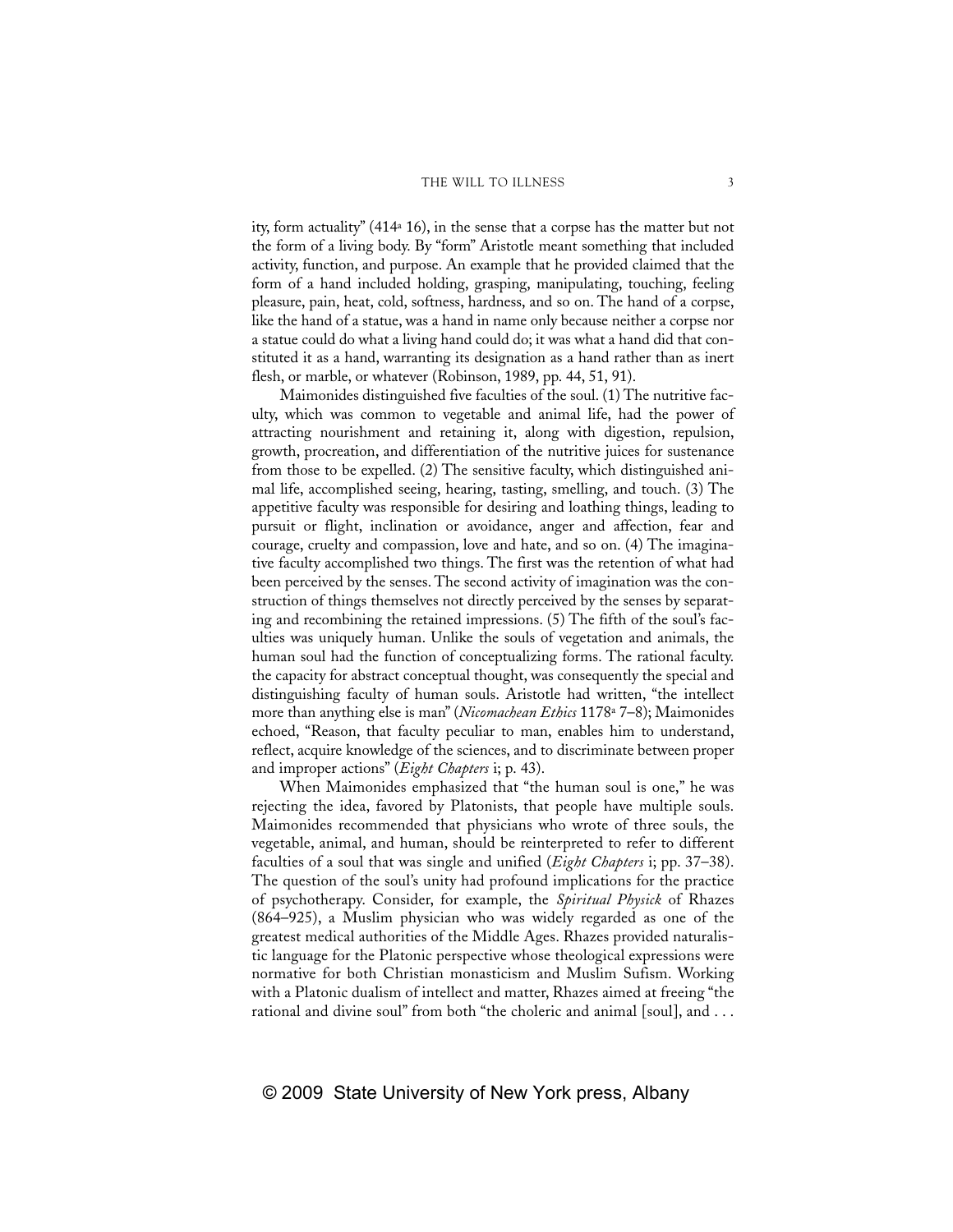the vegetative, incremental, and appetitive soul" (Rhazes, 1950, p. 29). The rational soul's freedom was to be achieved through "the suppression of passion, the opposing of natural inclinations in most circumstances, and the gradual training of the soul to that end" (p. 22). Rhazes pursued what Christian monasticism termed *apatheia*, an emotional indifference that freed "the rational soul that is the true man" (p. 41) for a life of pure intellectualism. The reduction of the human soul to its capacity for rationality meant that all else was viewed as an impingement on the well-being of the rational soul. Emotion, desire, and passion were all counted as illness. "Of all the appetites," Rhazes considered "sexual enjoyment . . . [as] the foulest and most disreputable" (p. 41). The soul was said to be cured when efforts at self-control successfully achieved involuntary inhibition and anhedonia (lack of emotions).

In proposing asceticism as a corrective for the evil of passion, Rhazes advocated a comparatively moderate approach to Platonic psychotherapy. Other techniques that similarly aimed at reducing a human being to a purely rational soul were more extreme. Exorcism sought to expel the effects of demons who produced the evils of passion and imagination within the soul, while Platonic mystics aspired to avoid contaminants by achieving states of pure intellectualism, devoid of affect, when the soul communed or united with a pure spirituality that they attributed to God.

Aristotelians proceeded differently. Because they regarded soul as the form of the body in all of its vegetative, animal, and rational aspects, Aristotelians conceptualized the soul's health with similar complexity. Both the body and the soul's vegetative processes might be either healthy or diseased. Neither emotions, nor imagination, nor any other functions of the animal faculty was intrinsically evil; each function might be either wholesome or sick. Conversely, the purity of abstract conceptualization was no guarantee of its sanity. Making a virtue of prudence and an ideal of the golden mean, the Aristotelian perspective aspired to a healthy harmony among the soul's vegetative, animal, and rational faculties. Our modern concepts of mental integration, conflict reduction, and wholeness derive from the Aristotelian legacy.

Modern scholars have made much of medieval philosophers' routine quibbling over the details of the soul's faculties (Wolfson, 1935a). For example, Aristotle's *On the Soul* enumerated the faculties as nutritive, sensitive, motor, appetitive, and rational. Maimonides agreed with Aristotle in counting nutritive processes as a vegetative component within soul, but he followed the Muslim philosopher al-Farabi (c. 870–950) in substituting imagination where Aristotle had listed motion (*Eight Chapters* i; p. 39 n. 1). His formulation disagreed with Aristotle's statement, "the faculty of imagination is identical with that of sense-perception" (*On Dreams* 459a 15–16), and conformed instead with the formulation of the Muslim philosopher Ibn Sina (980–1037) that the common sense, which brings the five senses together in a unified perception,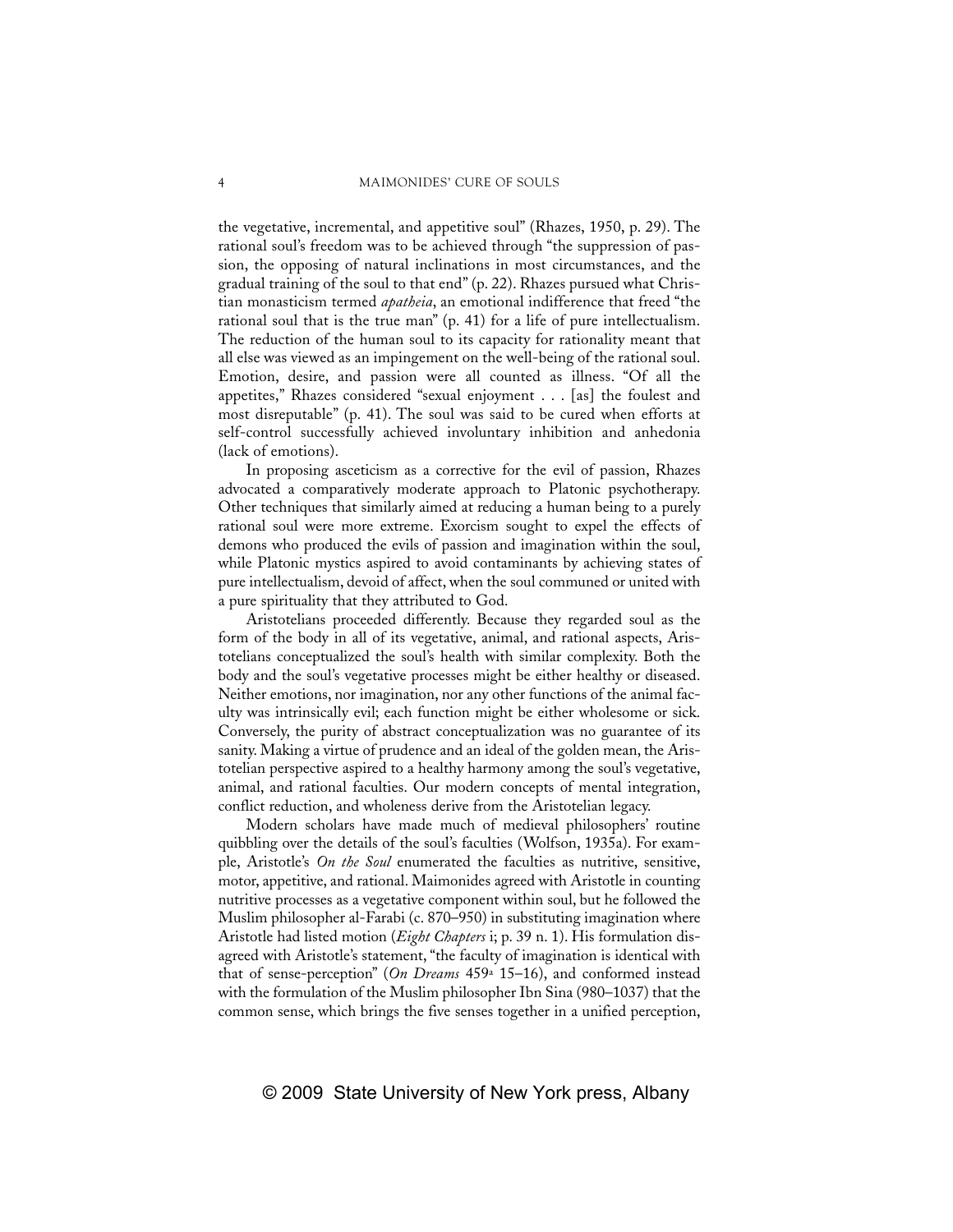is a discrete function that occurs before unified sense impressions are conveyed to the imagination (Wolfson, 1935b, p. 349).

Their differences notwithstanding, the Muslim and Jewish philosophers of the medieval Islamicate commonly understood philosophy to be transformative. Medieval philosophy was not, as philosophy is today, an exercise of logic for its own sake. Medieval philosophy continued the classical and Hellenistic project of personal transformation. Hadot (2002) explained:

Whether or not they laid claim to the Socratic heritage, all Hellenistic philosophers agreed with Socrates that human beings are plunged in misery, anguish, and evil because they exist in ignorance. Evil is to be found not within things, but in the value judgments which people bring to bear *upon* things. People can therefore be cured of their ills only if they are persuaded to change their value judgments, and in this sense all these philosophies wanted to be therapeutic. In order to change our value judgments, however, we must make a radical choice to change our entire way of thinking and way of being. This choice is the choice of philosophy, and it is thanks to it that we may obtain inner tranquillity and peace of mind. (p. 102)

Regardless of the differences among their schools, ancient, late antique, and medieval philosophers proceeded by identifying and confronting illogicality not merely in order to gain intellectual understanding of reason or truth, as is the modern practice, but specifically as a means to the further end of bringing the soul toward wholeness through its conformance with the assumed rationality of the world. Their goal was not only to think about truths, but also to know them existentially. Among contemporary practices, it is not philosophy but insight-oriented psychotherapy that continues the ancient philosophic project of identifying and resolving mental conflict through systematic talk about inconsistency and reality-testing.

#### ARISTOTELIAN FORMS

A portion of Maimonides' cure of souls—the portion that contemporary scholars appreciate best—followed the Aristotelian program. In his *Nicomachean Ethics*, Aristotle had recommended contemplation as the consummate activity of human beings. Having defined the rational faculty as the portion of the soul that was distinctively human, Aristotle regarded the perfection of reason during contemplative experience as the purpose and end of human existence. Because animals are logical in their pursuits of their appetites, it was not logic that made the rational faculty distinctively human. What Plato and Aristotle had considered uniquely human was the soul's capacity to entertain abstract concepts. Contemplation, the consummate activity of the rational faculty, consisted above all in the attainment of abstract concepts in moments of understanding, insight, inspiration, or intuition.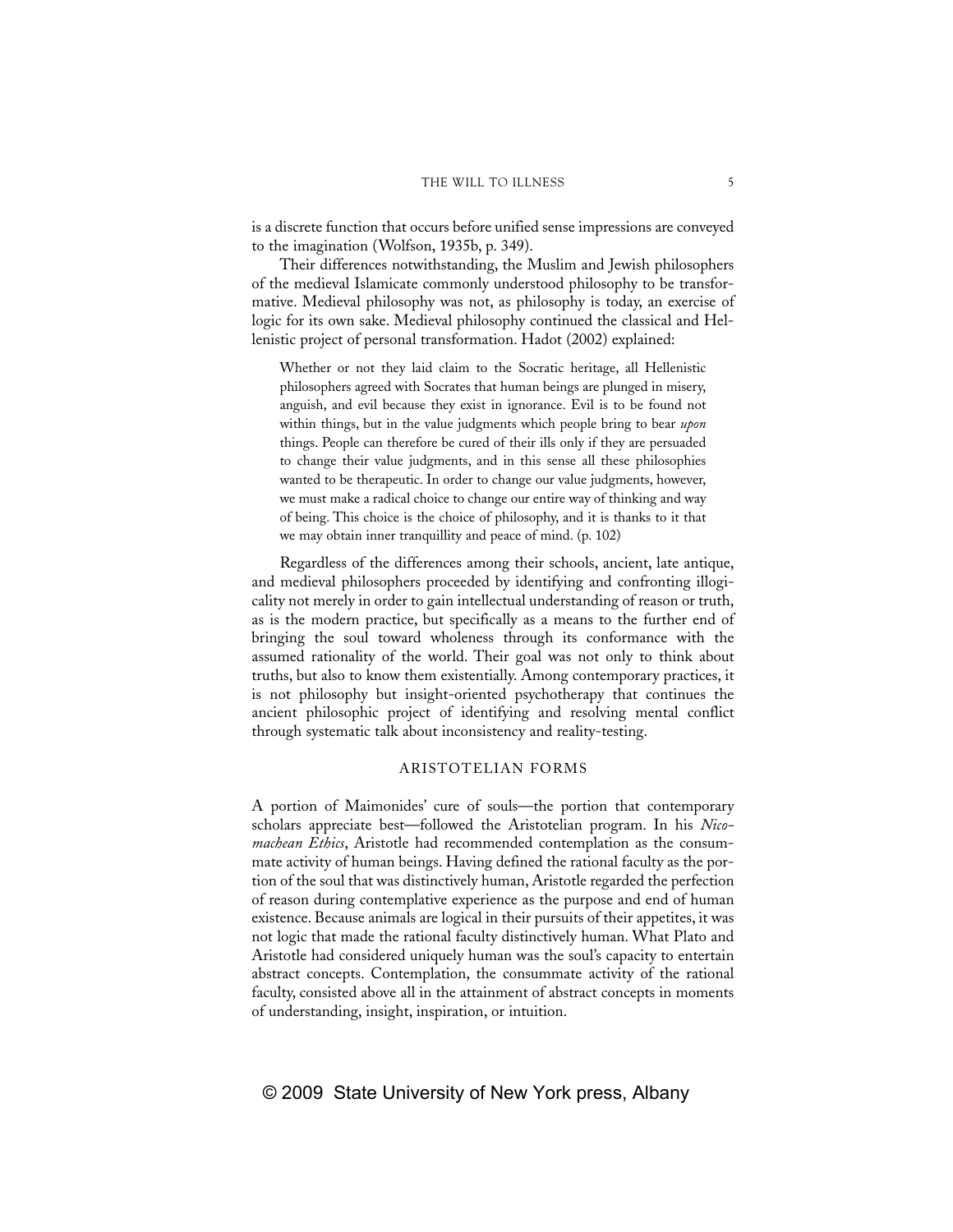Maimonides adopted Aristotle's view in his characteristic manner as an exegete of biblical and rabbinic teachings. Maimonides cited Onqelos, who translated the Bible into Aramaic in late antiquity, as a rabbinic precedent for his own adoption of the Aristotelian distinction between matter and form. "The things that in his opinion, I mean that of *Onqelos*, can be grasped in their true reality are . . . endowed with matter and form" (*Guide* I:37; p. 86). For Maimonides, form was not a shape that can be pictured by the imagination, but an abstract concept that is conceptualized by the mind.

You can never see matter without form, or form without matter. But the human mind divides in thought an existing body into its constituents and recognises that it is made up of matter and form....The forms that are devoid of body cannot be perceived with the physical eye, but only with the mind's eye; in the same way as we are conscious of the Lord of the Universe, without physical vision. (*BK, Laws on the Basic Principles of the Torah* IV:7; p. 39a)

Mathematics provided Maimonides with examples of the category of "forms that are devoid of body." He wrote: "The mathematical sciences have taught . . . that there are things that a man, if he considers them with his imagination, is unable to represent to himself in any respect . . . something that the imagination cannot imagine or apprehend and that is impossible from its point of view, can exist" (*Guide* I:73; pp. 210–211).

Consider the example of a triangle. It is possible to apprehend a triangle in the mind in a way that could never be apprehended by the senses. A triangle is a figure with three sides and three angles, each angle adjoining two sides. The form of the triangle by itself is never apprehended by the senses except with additional particularity. A sensible triangle must be one with no equal angles, with two equal angles, or with three equal angles. The triangle as such, without one of these particularities, is only apprehended by the mind, never by the senses. The *general* triangle has never been seen with the physical eyes, although we certainly can see it with the "mind's eye." The concept of color will provide a second example. Red, yellow, blue, and their many combinations are visible to the eye, but the concept of color is evident only to the mind, as an abstraction.

Commenting on the biblical teaching that human beings are made in the image of God (Gen 1:26–27), Maimonides explained the text in keeping with Aristotelian psychology. He wrote: "It is the intellect which is the human soul's specific form. And to this specific form of the soul, the Scriptural phrase 'in our image, after our likeness' alludes" (*BK, Laws Concerning the Basic Principles of the Torah* IV:8; p. 39a). According to Maimonides, when Scripture stated that human beings were made in the image of God, it alluded to the rational faculty.

Maimonides interpreted the biblical notion of the image of God in parallel. Aristotle had contended, and Maimonides agreed, that the same forms that exist in the external world of sense perception may also exist in the soul.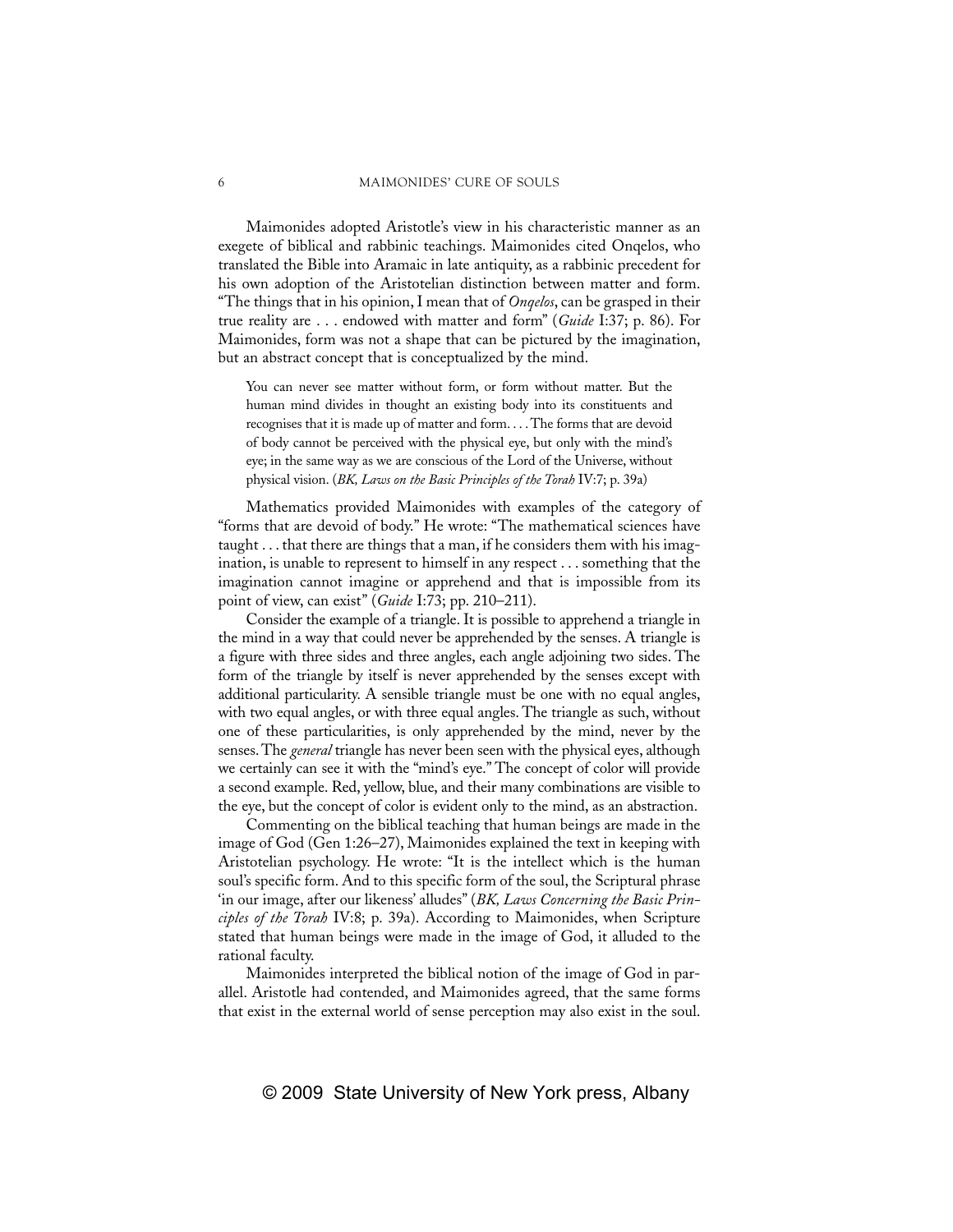They reasoned that form was conceptual in its very nature. Not only is it comprehended through its abstraction from perceptible phenomena, but it is conceptual in its objective actuality. Aristotle sometimes referred to forms as "abstract objects," meaning that they are abstractions that have objective existence because they inform objective events in the external world. Their objective existence is perhaps most easily appreciated with reference to processes. Life and death, the presence and absence of soul, are highly complex processes at work within organic chemistry. Again, the Darwinian principle of "survival of the most fit" is a process, a form, that shapes highly complex interactions among individual life forms. More generally, laws of nature are patterns of interaction among physical quiddities that arise from the intersections of their properties. The laws are not intrinsic to the properties of any individual quiddity alone. When the quiddities are in isolation, there are no interactions, no processes, and, in an empirical sense, no laws. The laws of nature describe regularities in the interactions of physical quiddities. They too are a category of forms in Aristotle's sense of the term.

In the human mind, just as in the perceptible world, form was both passively and actively intelligent. It was passively intelligent in the sense that any piece of information embodies intelligence. However, form was also actively intelligent in the sense that form is intelligence in functional action. A form in the mind is not simply a thought. It is a thought that exerts agency. It produces thinking by making associations and constraining conclusions, feelings, and behavior to which the associations lead. A form in the mind is intelligible, but it is also an active agency, an intelligence or intellect. Small or large, a form is regularly formative—or, in contemporary jargon, performative.

Maimonides interpreted references to the formative activities of forms in commenting on the plurality of the biblical phrases "our image . . . our likeness." Rabbinical tradition conventionally understood the plurality to refer to God and his angels.

All that the Holy God, blessed be He, created in His universe falls into three divisions. Some are creatures consisting of substance and form, continuously coming into being and decaying. Such are bodies of human creatures and other animals, plants and minerals. Others are creatures consisting of substance and form which do not . . . change, from one body to another or from one form to another, but retain their form permanently in their substance. . . . Such are the heavenly spheres and the stars placed in them. Their substance is not like other substances nor are their forms like other forms. Others again are creatures that consist of form without substance. These are the angels. For the angels are not material bodies, but only forms distinguished from each other. (*BK, Laws Concerning the Basic Principles of the Torah*, II:3; p. 35b)

Working with a conventional Aristotelian cosmology that contrasted the ethereal heavens with the sublunar world of the four elements, Maimonides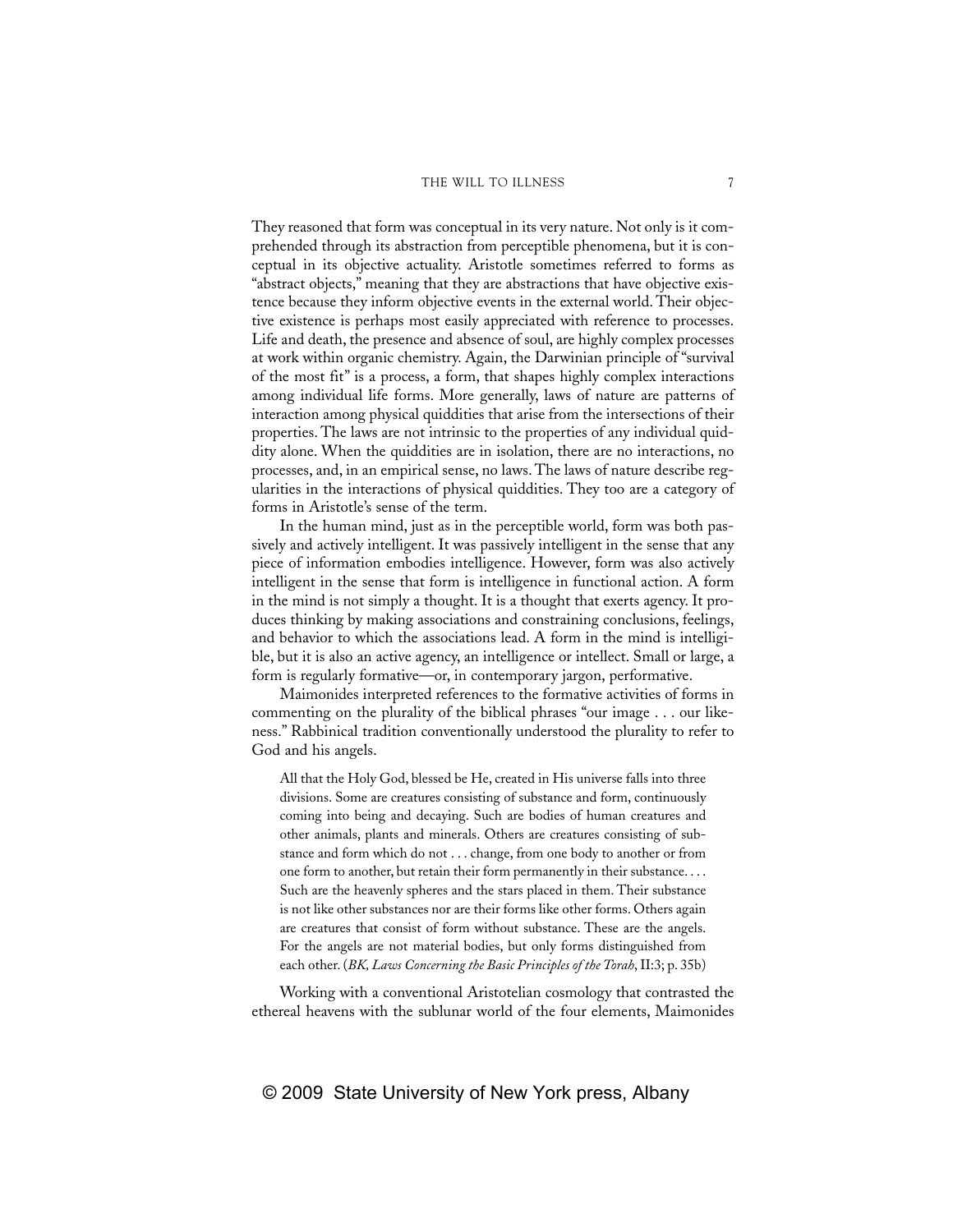divided forms into three categories. He claimed that the Bible had discussed incorporeal forms under the term *malakhim*, "angels." "The notion of an *angel* is that of a certain act" (*Guide* II:6; p. 265). Conversely, "all forces are angels" (*Guide* II:6; p. 263). As actions, forces, or processes, the incorporeal forms are objective parts of the created universe made by God that exist objectively, independently of whether they are apprehended or not. For example, as an abstract concept, the triangle has objective characteristics. Its three angles equal the angle at any point on a straight line, and a triangle imparts these characteristics to any physical object that is triangular.

The further categories of forms were forms that were permanently united with matter in the heavens, and still others that were impermanently joined with matter on earth. Human souls were instances of the latter.

Maimonides explained the singular phrasing, "God created man in his own image (*zelem*)" (Gen 1:27) with reference to a further Aristotelian concept. No different from any other incorporeal form, the particular form that was the singular *zelem* of God was an angel. The term *zelem* has generally been translated as "image," but according to Maimonides, image, in the sense of sensory image, was precisely what *zelem* did not mean. Maimonides wrote: "People have thought that in the Hebrew language [*zelem*] denotes the shape and configuration of a thing." Doing so led to error. "This supposition led them to the pure doctrine of the corporeality of God" (*Guide* I:1; p. 21). He went on to say that "the proper term designating the form that is well known . . . the shape and configuration of a thing is *to'ar*." The word *zelem* differed. It "is applied . . . to the notion in virtue of which a thing is constituted as a substance and becomes what it is. It is the true reality of the thing in so far as the latter is that particular being" (*Guide* I:1; p. 22). In this way, Maimonides invested the word *zelem* with the technical sense that "form" had in Aristotelian philosophy. It was a formative form, an intelligible intelligence engaging in intellection.

What was the "form" of God? For Aristotle, form as such, the totality of all forms in the universe, comprised *nous*, "Intellect" or "Mind." Our modern concept of natural law, a single, self-consistent set of rational concepts that are everywhere at work in the cosmos, is an impoverished derivative of Aristotle's concept. *Nous* consisted of objectively existing, abstractly conceivable, natural processes, as distinct from the laws that people formulate in order to describe the processes and their functions. In addition, Aristotle included within the scope of knowledge or science not only mathematics, physics, astronomy, and biology, but also metaphysics, ethics, psychology, and the social and political sciences. *Nous* referred to the rationality, coherence, or intelligibility of all that exists and occurs. The soul's rational faculty reflected *nous*. Aristotle likened the rational faculty to sealing wax on which a signet ring impressed its shape. *Nous* was an active source of forms, an Agent or Active Intellect as the medieval Aristotelians called it. The human soul, by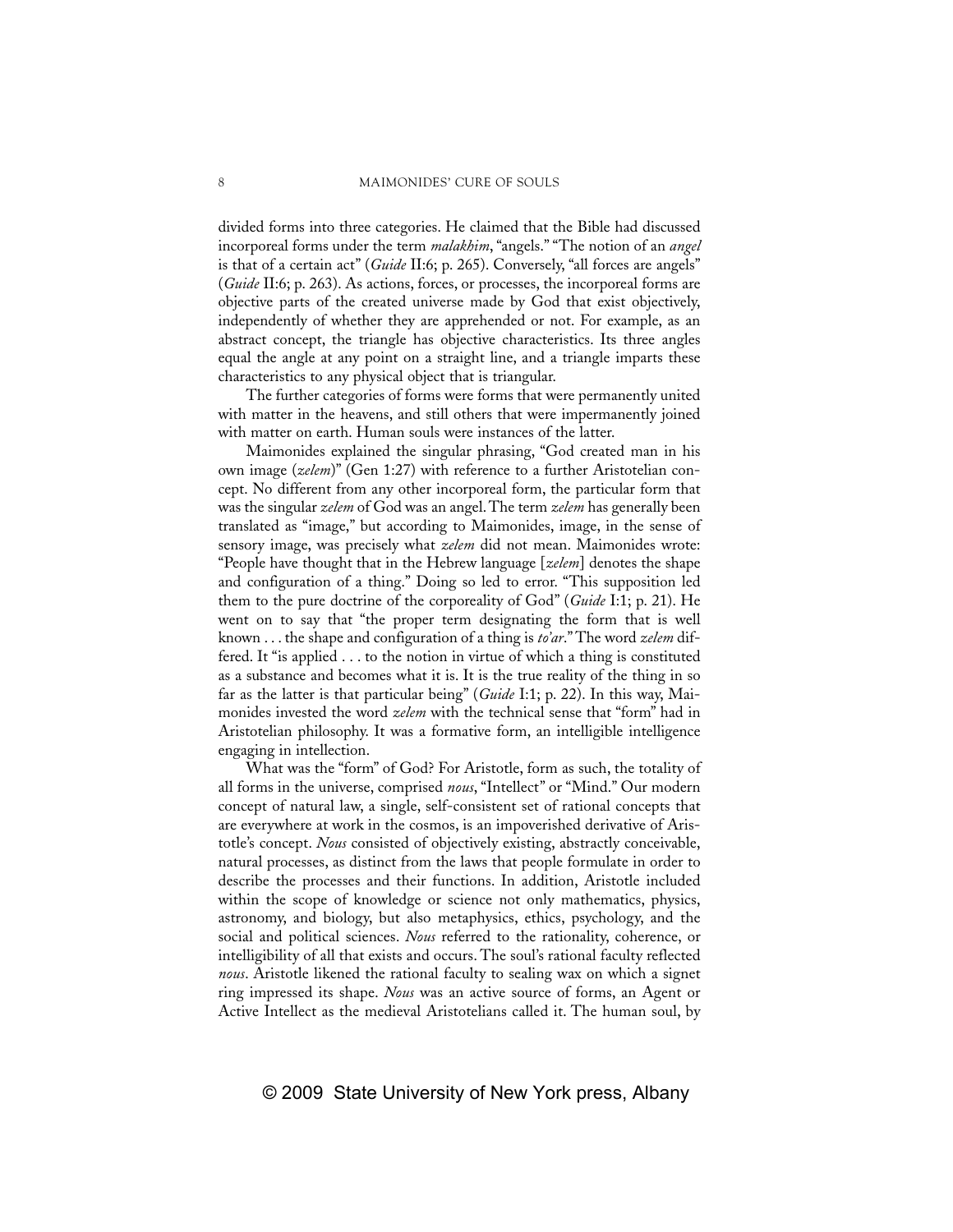contrast, was a passive intellect that was capable of receiving forms. For Maimonides, Active Intellect was the *zelem*, created by God, that the rational faculty has a capacity to know.

This Aristotelian approach to epistemology was an instance of philosophic realism. The objects in the world, the products of God's creation, exist. They are real and not illusory. Some people may understand them rightly and others wrongly, but they are objectively real in both events. Reality includes both material and nonmaterial things. As an example of nonmaterial things, consider the essential feature of philosophy: the recognition that meaning is, in and of itself, real. This is the meaning of Brentano's immanent object of thought. This is the meaning of Aristotle's God thinking Himself, or Parmenides' to think is to be, or Sextus Empiricus indicating the meaning of a word as a third thing, the *lekton*, "saying," after the word itself and the sensory thing referred to by the word. It is also Plato's distinction between the sensory and nonsensory apprehension, that which is apprehended in the latter's being real. It is the thing that becomes evident in mathematics when the enterprise is that of finding the theorem implicit in the axiom. Materialism affirms, however, that there is nothing outside of the material, the material that impinges on the senses. Idealism affirms the opposite extreme—that there is nothing outside of the ideal. All that exists is apprehended by the mind, including the apparent apprehension of things by the senses. Idealism consequently holds that the ideals exist whether or not a human mind exists to think them. Realism, the position common to Aristotle and Maimonides, holds that both matter and meaning exist.

Realism is obliged to acknowledge both the objective reality of things that are knowable and the subjective nature of knowing them. Maimonides discussed the problem explicitly in his *Commentary on the Mishnah*, when he pondered the relationships among knowledge, reasons, and intelligence. He began the passage by treating knowledge as objective and reasons, by which he meant motives, as subjective. Presently, however, knowledge and reasons dissolved into each other.

The knowledge which comes to us and which we acquire in turn lets us understand the reasons to which it leads, if the whole idea is analysed in detail and understood, or we can understand the separate reasons in their essence without applying them as knowledge. But the reasons themselves constitute essentially items of knowledge. This understanding is called intelligence, and it constitutes knowledge in itself, while knowledge is a medium for intelligence in that it makes it possible for us to understand whatever we do understand. It is like saying that if we do not understand the reason, we have no real knowledge, while, if we have no knowledge, we do not understand the reason, because we understand it only based on our knowledge. To understand this idea is very difficult. (*Commentary on Aboth* III:20; p. 105)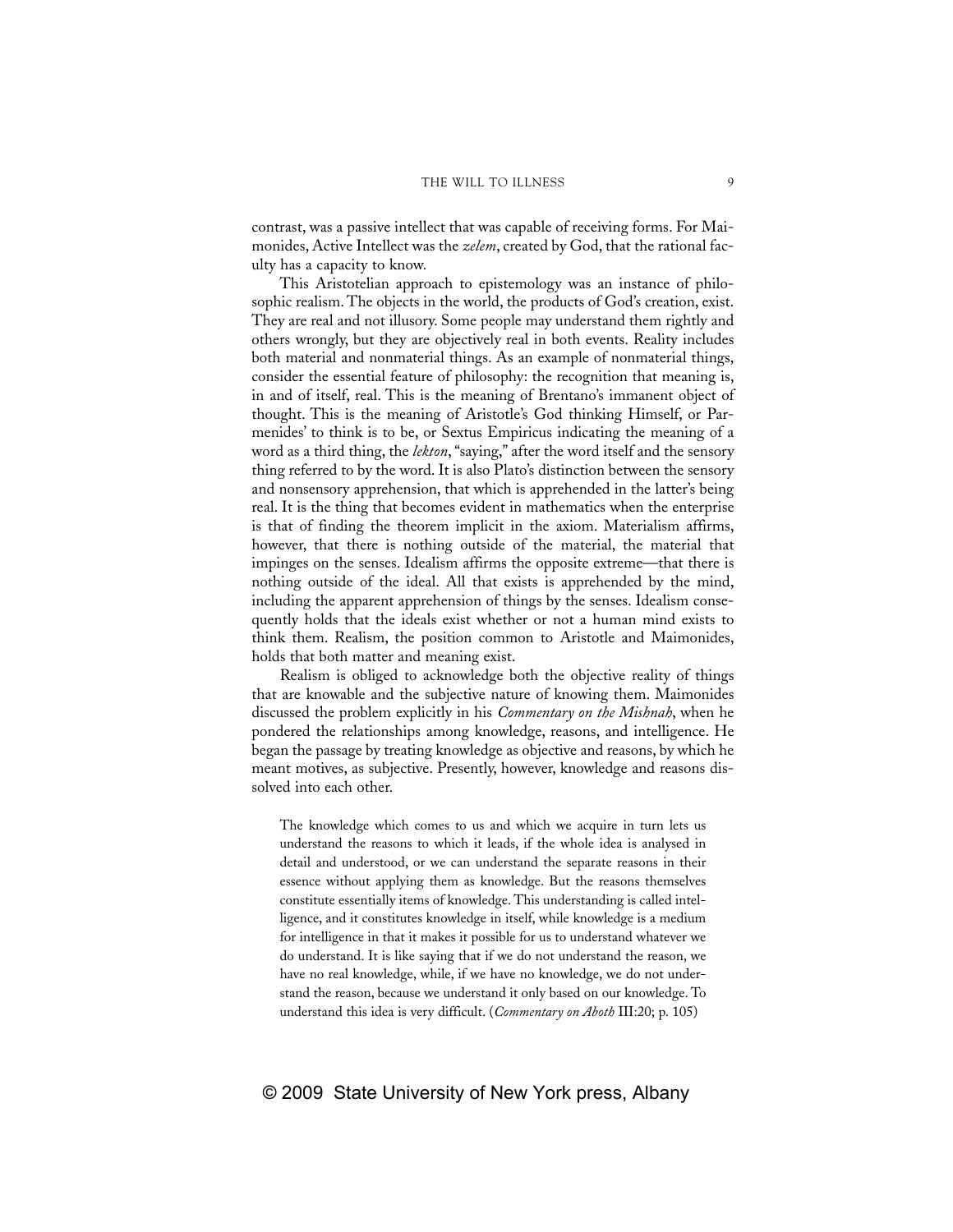Maimonides was grappling here with the problem of the subjectivity and objectivity of knowledge. He defined reasons as subjective, and knowledge as objective. Knowledge leads to reasons, and reasons cannot be understood in the absence of knowledge. However, people may have reasons without being able to conceptualize the knowledge that the reasons presuppose, and knowledge cannot be known in the absence of reasons. Knowledge, insofar as we can know it, is mediated by reasons. Accordingly, knowledge, like reason, is subjective; reasons are "essentially items of knowledge." Forced in this way to concede that knowledge is inalienably subjective, Maimonides nevertheless maintained a realist position in philosophy. He postulated that "intelligence" "constitutes knowledge in itself" and exists objectively. Subjective as knowledge may be, the rational faculty attained objectivity when it considered, for example, arithmeticals, geometricals, scientific laws, and so forth.

In Maimonides' view, it was only because intelligence existed objectively in the world that people were able to understand it. In this sense, the intelligence in the world might be said to overflow into the intelligence of the person who understands it. As Maimonides explained: "*In Thy light do we see light* [Ps 36:10] has the . . . meaning . . . that through the overflow of the intellect that has overflowed from Thee, we intellectually cognize, and consequently we receive correct guidance, we draw inferences, and we apprehend the intellect" (*Guide* II:12; p. 280). For a person to apprehend an intellect subjectively is for that person to acquire the objectively existing intellect as a subjective intellect.

The conjunction of the subjectivity of the soul with the objectivity of knowledge is intrinsically mystical and was understood as such by the Aristotelian tradition. Aristotle had maintained that the process of thinking and the content of what is thought are two aspects of a single phenomenon. "In the case of objects which involve no matter, what thinks and what is thought are identical; for speculative knowledge and its object are identical" (*On the Soul* 430a 3–5). Maimonides added that the distinction between the intellecting subject and the intellectual object exists only as long as the subject is only potentially intellectual. The distinction vanishes when the intellect is actualized because the intellectual object then exists within the intellecting subject and is part of it.

The intellect in actu is nothing but that which has been intellectually cognized and made abstract, that thing being the intellectually cognizing subject, is also indubitably identical with the intellect realized in actu. For in the case of every intellect, its act is identical in essence; for intellect in actu is not one thing and its act another thing; for the true reality and quiddity of the intellect is apprehension . . . the act of the intellect, which is its apprehension, is the true reality and the essence of the intellect. (*Guide* I:68; p. 163)

For Aristotelians, rationality was potential—unformulated, unthought, unconscious—until the process of philosophizing actualized rationality in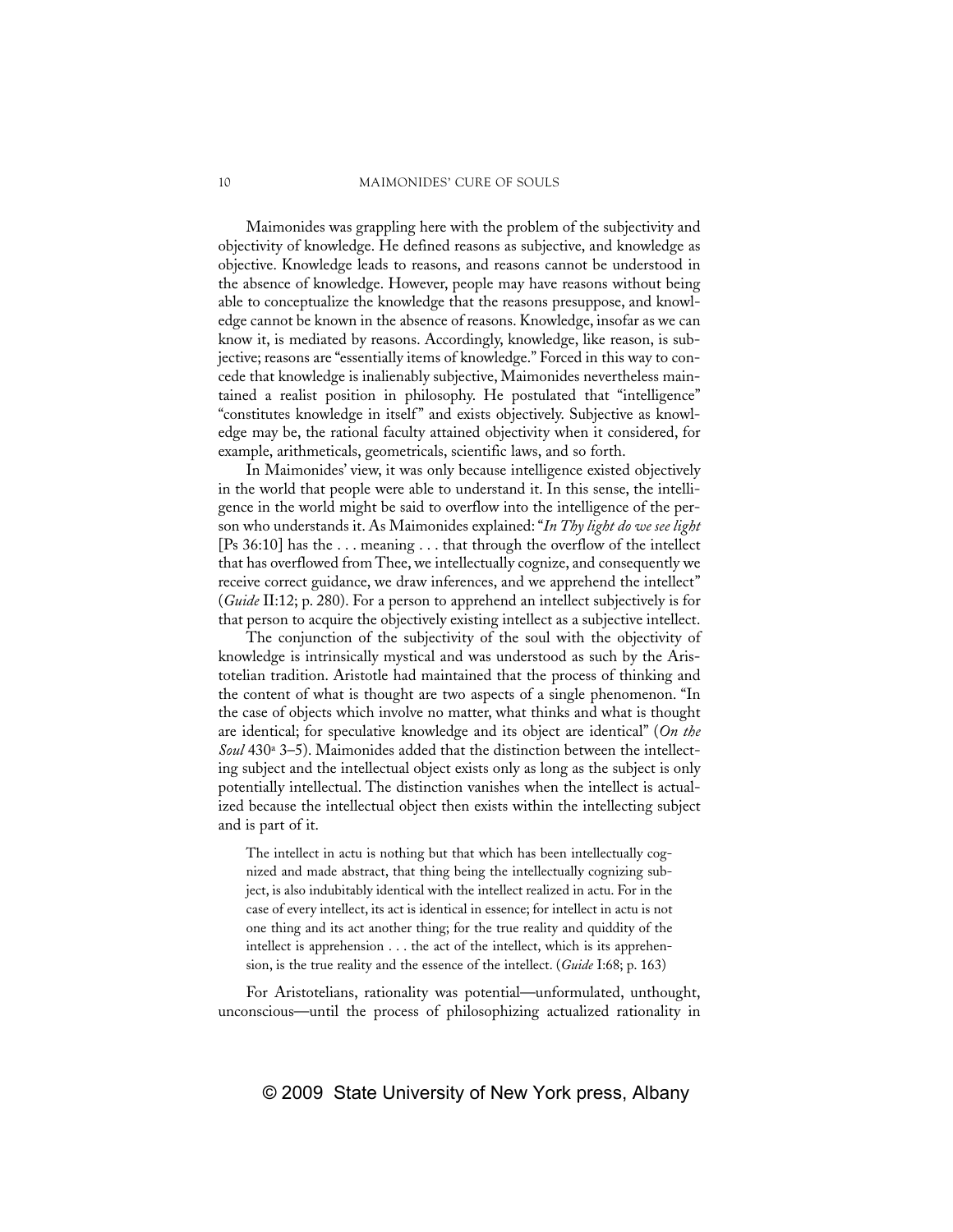consciousness. Rationality is a knowledge about things that has only potential existence until it is actualized through its mental construction. Neoplatonists instead maintained that rationality exists objectively in a discrete realm of existence, a world of ideas, and is accessed through its perception—implicitly, through its extrasensory perception by the rational human soul. For example, Plato famously maintained that the idea of a circle exists eternally and is perceived in the moment of its apprehension, but an Aristotelian would contend that in seeing any round object, our intellects have the potential to abstract the concept of a circle, even if no true or perfect circle exists anywhere. The distinction between extrasensory perception, on the one hand, and an exercise of logical abstraction, on the other, committed Neoplatonists to metaphysics and Aristotelians to psychology. The Aristotelian understanding of the unity or identity of the subjective and objective nevertheless remained intrinsically mystical. Interestingly, the inalienable paradoxicality of philosophic realism is integral to the British psychoanalyst D. W. Winnicott's (1971) discussions of "transitional phenomena" that are midway between subjective and objective, can neither be proved nor refuted, and are best handled playfully (see also Pruyser, 1983).

### ACTUALIZATION

Robinson (1989, p. 105) remarked that "Aristotle's human Psychology . . . is a *self-actualizing* Psychology, though more rigorous and reasoned than the latter-day 'humanistic' versions." It was simultaneously a depth psychology, in that Aristotle's concept of intellect, the potential that was optimally to be actualized, was implicitly a concept of the unconscious (Brentano, 1977).

For Maimonides, the Active Intellect—the Arabic term *'aql* translated Greek *nous*—was the particular incorporeal form that causes the potentiality of the rational faculty to turn into actuality. The Active Intellect causes potential to become actual both in the mind and in nature.

The Active Intellect['s] . . . existence is indicated by the facts that our intellects pass from potentiality to actuality and that the forms of the existents that are subject to generation and corruption are actualized after they have been in their matter only in potentia. Now everything that passes from potentiality to actuality must have necessarily something that causes it to pass and that is outside it. And this cause must belong to the species of that which it causes to pass from potentiality to actuality. (*Guide* II:4; p. 257)

In Maimonides' view, the Active Intellect causes ideas that do not exist within the human mind, whose existence is only potential, to become actual by existing within a person's rational faculty. "That which brings intellect into existence is an intellect, namely, the Active Intellect" (*Guide* II:4; p. 258). Maimonides understood the Active Intellect as a *process* that is to be distinguished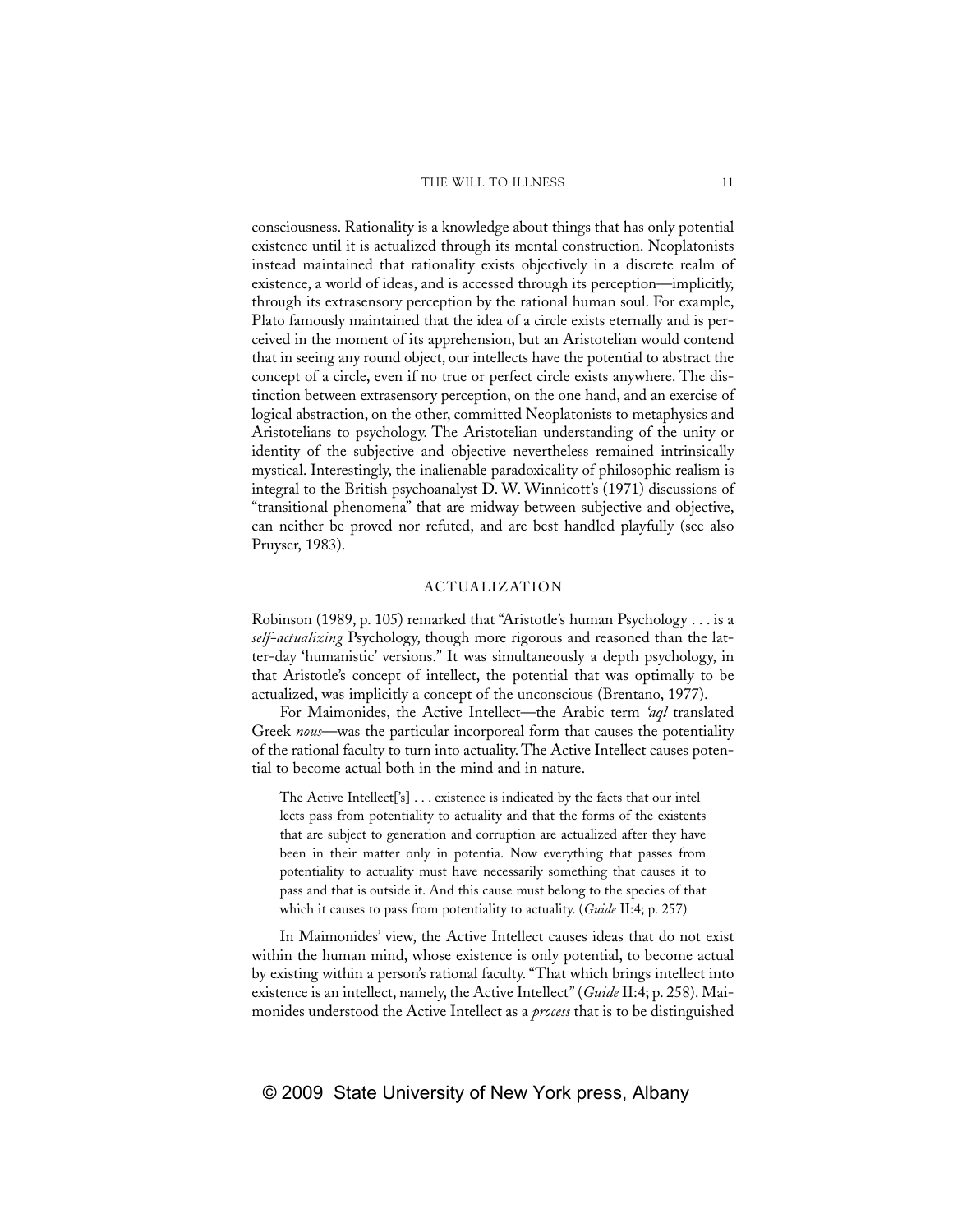from the material forms of the ideas whose existence it causes. "The Active Intellect . . . is separate from matter; and . . . it acts at a certain time and does not act at another time" (*Guide* II:18; p. 299).

Maimonides followed Aristotle in treating intellect not only as the unique possession but also as the primary purpose of the human being. The major project of human life was precisely the cultivation of the rational faculty in order to actualize its potential. Aristotle wrote: "That which is best and most pleasant for each creature is that which is proper to the nature of each; accordingly the life of the intellect is the best and pleasantest life for man" (*Nicomachean Ethics* 1178a 5–7).

In Maimonides' view, life has two goals: "a first perfection, which is the perfection of the body, and an ultimate perfection, which is the perfection of the soul" (*Guide* III:27; p. 511). Because the capacity for knowledge is inborn, knowledge always exists in potentiality. The ultimate perfection and major project of life is the fulfillment of one's rational nature through the actualization of its potential—a project that Maimonides regarded as an obligation. Maimonides wrote that "being a rational animal is the essence and true reality of man. . . . A man . . . should take as his end that which is the end of man qua man: namely, solely the mental representation of the intelligibles" (*Guide* I:51; p. 113; III:8; p. 432).

Because the intrinsic nature of the human being is to be a rational animal, possessing intellect, the perfection of a human being qua human being is to be perfectly rational, that is, to be rational in actuality and not only in potential.

The true human perfection . . . consists in the acquisition of the rational virtues—I refer to the conception of intelligibles, which teach true opinions concerning the divine things. This is in true reality the ultimate end; this is what gives the individual true perfection, a perfection belonging to him alone; and it gives him permanent perdurance; through it man is man. (*Guide* III:54; p. 635)

Maimonides' phrasing should not be taken in a Platonic sense, as advocating a pure intellectualism that was devoid of emotion. Although Maimonides advocated the intellectual life as a religious devotion, he made explicit reference to its ecstasy. He repeatedly stated that *hesheq*, "passionate love," and *simchah*, "bliss," attended the consummation of human life in the worship of God (Blumenthal, 1988, pp. 4–5). In this assertion, Maimonides echoed Aristotle's claim that *eudaimonia*, "bliss," "felicity," or "happiness," arises out of goodness and is the most desirable form of life (Robinson, 1989, pp. 97–101).

#### AL-FARABI'S POLITICAL PHILOSOPHY

The classical understanding of philosophy as a transformative or therapeutic endeavor, that reconciled the soul with objectively existing ideas (*logoi*) or mind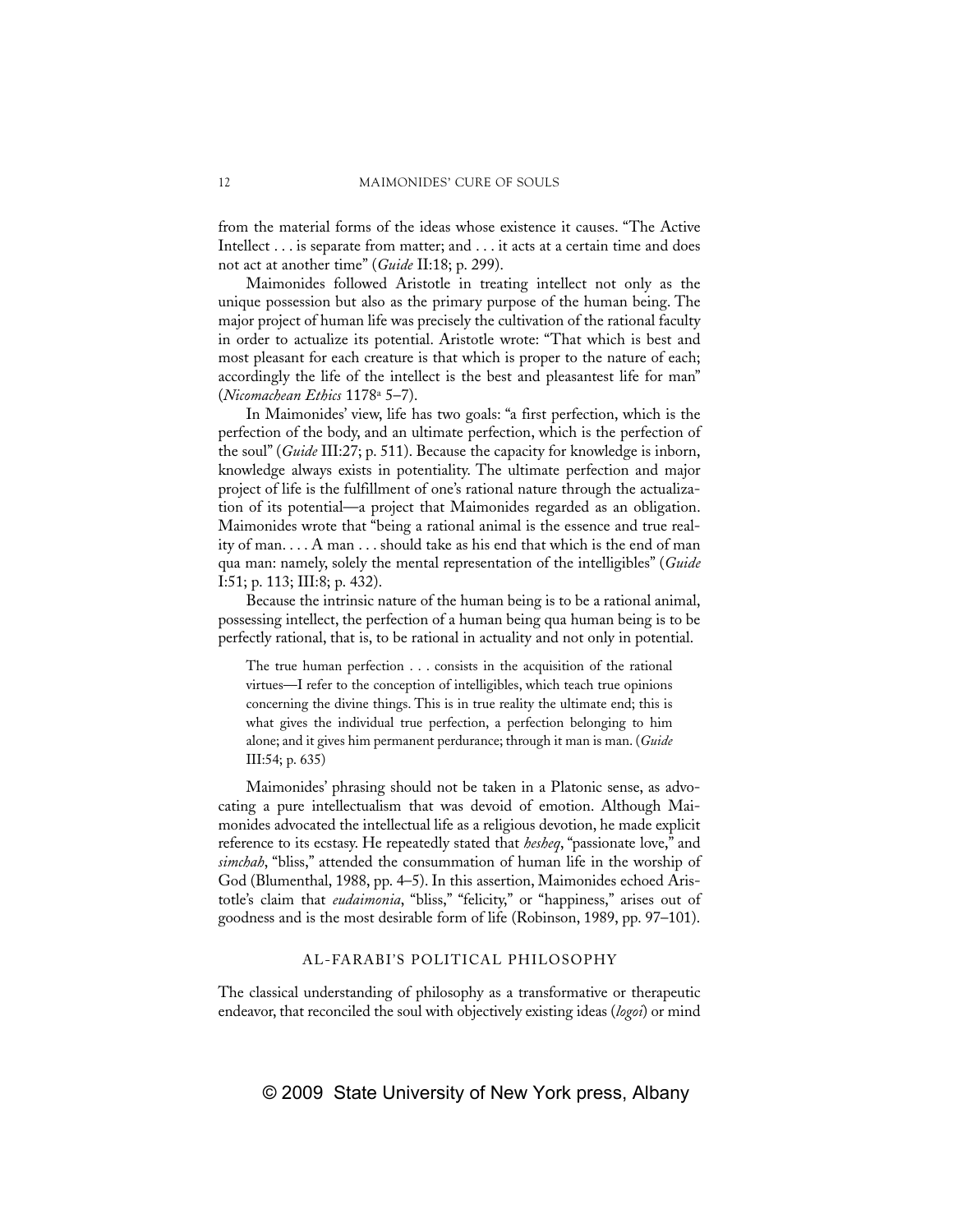(*nous*) in evidence throughout nature, has left its stamp on Jewish, Christian, and Muslim practices of mysticism. It was, however, only a first step in the history of psychotherapy. The function of psychology in Aristotelian philosophy underwent important changes at the hands of both al-Farabi and Maimonides. Aristotle had offered a pedagogical psychology. He endeavored to understand the soul with the goal of knowing how to design a curriculum that would cultivate ethics; he sought ethics, in both the individual and the state, as the means to *eudaimonia* (Robinson, 1989). Believing that "moral excellence comes about as a result of habit" (*Nicomachean Ethics* 1103a 16–17), Aristotle wrote about the pedagogical cultivation of good moral habits.

Moral excellence is concerned with pleasures and pains: it is on account of pleasure that we do bad things, and on account of pain that we abstain from noble ones. Hence we ought to have been brought up in a particular way from our very youth, as Plato says, so as both to delight in and to be pained by the things that we ought; for this is the right education. (*Nicomachean Ethics* 1104b 9–13)

Aristotle discussed good habits and the excellence or perfection that was to be obtained through knowledge, but he wrote not a word about the correction of bad habits. His oversight was consistent with Socrates' simplistic claim that vice is always a product of ignorance. If education to truth was all that needed to be done, the contemplative actualization of reason was a complete program of transformation.

Al-Farabi, whom Islamicate philosophers called the "Second Master" after Aristotle, integrated Aristotle's psychology of ethics within his own program of political science. In his *Fusul al-Madani*, "Aphorisms of the Statesman," al-Farabi revived Plato's concept of the philosopher king and made metaphoric use of Plato's concept of the physician of the soul (Davidson, 1963). Al-Farabi (1961) wrote: "He who treats souls is the statesman, who is also called the king" (p. 27). In this treatise, the soul's health and illness were metaphors that concerned good and evil. "The health of the soul is that its states and the states of its parts are those by which it always does good and noble deeds and fair actions. Its sickness is that its states and the states of its parts are those by which it always does wicked and evil deeds and ugly actions" (p. 27). Psychology was an applied science. A king was obliged to know psychology, "but it is requisite for him to know about the soul only as much as he needs in his art" (p. 28).

Although al-Farabi's political theory was Platonic, his account of the soul belonged to the Aristotelian tradition. He divided the soul into five parts: the nutritive, sensory, imaginative, appetitive, and rational faculties (al-Farabi, 1961, p. 29). He attributed different virtues to rational and appetitive faculties. Rational virtues included "wisdom, intellect, cleverness, readiness of wit, excellence of understanding." The appetitive faculty was instead concerned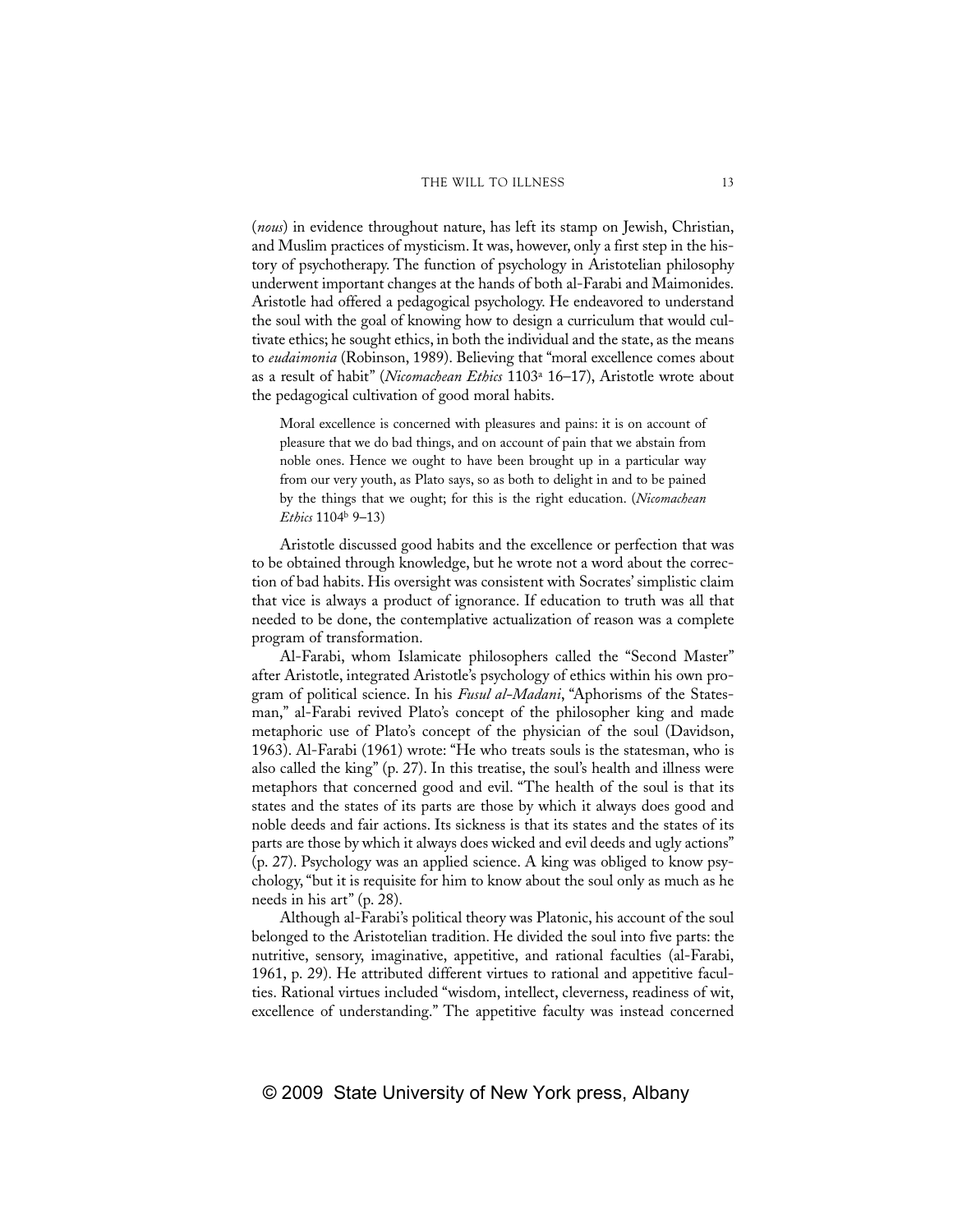with ethical virtues, "such as temperance, bravery, generosity, justice" (p. 31). Both virtues and their corresponding vices were inculcated through habit. "The ethical virtues and vices result and are established in the soul, simply by repeating the actions which proceed from a particular disposition many times over a certain period and becoming accustomed thereto" (p. 31). In some cases a natural disposition toward a virtue or vice might be completely replaced by habit; in other cases only partially; yet in still other cases not at all. They may nevertheless "be opposed by resisting and restraining the soul from their actions and by contending and striving" (p. 33). Virtue was the condition of happiness. "Happiness is an end such that it is attained by virtuous actions, as knowledge results from learning and study, and the arts result from learning them and persevering in their actions" (p. 61).

Also Aristotelian was al-Farabi's (1961) doctrine of the mean. "Actions which are good deeds are the moderate, mean actions between two extremes, both of which are bad, the one excess and the other defect. And similarly the virtues, for they are mean states and qualities of the soul between two other states, both of which are vices, the one excessive and the other defective" (p. 34). Good and evil vary with circumstances. "Just as the mean in foods and medicines is a mean and moderate for most men most of the time, is sometimes moderate for one group to the exclusion of another at a particular time, and sometimes moderate for individual bodies at individual times, long or short, similarly the mean and moderate in actions is sometimes moderate for all or most men most or all of the time, sometimes moderate for one group to the exclusion of another at a particular time and sometimes moderate for a man at one time and not at another" (p. 36).

From these premises al-Farabi derived the conclusion that authoritarian government accomplishes a healing of souls.

He who brings out and produces the mean and moderate of whatever kind in foods and medicines in the doctor. The art by which he brings it out is medicine. He who produces the mean and moderate in morals and actions is the ruler of the city and the king. The art by which he brings it out is the political art and the kingly craft. (al-Farabi, 1961, p. 36)

Al-Farabi advised that kings aim at the common good without troubling over the personal health of individuals who are incapable of virtue.

It is not the business of the ideal governor and the first chief to perfect the virtues of one the nature and substance of whose soul are such that it does not receive the virtues. His end is simply to bring souls like these as far as possible for them, and to a point of virtue consistent with the advantage of the people of that city, just as it is not the duty of the ideal doctor to bring the bodies whose condition is as we have described to the most perfect grades and highest levels of health. It is his business merely to bring them, as regards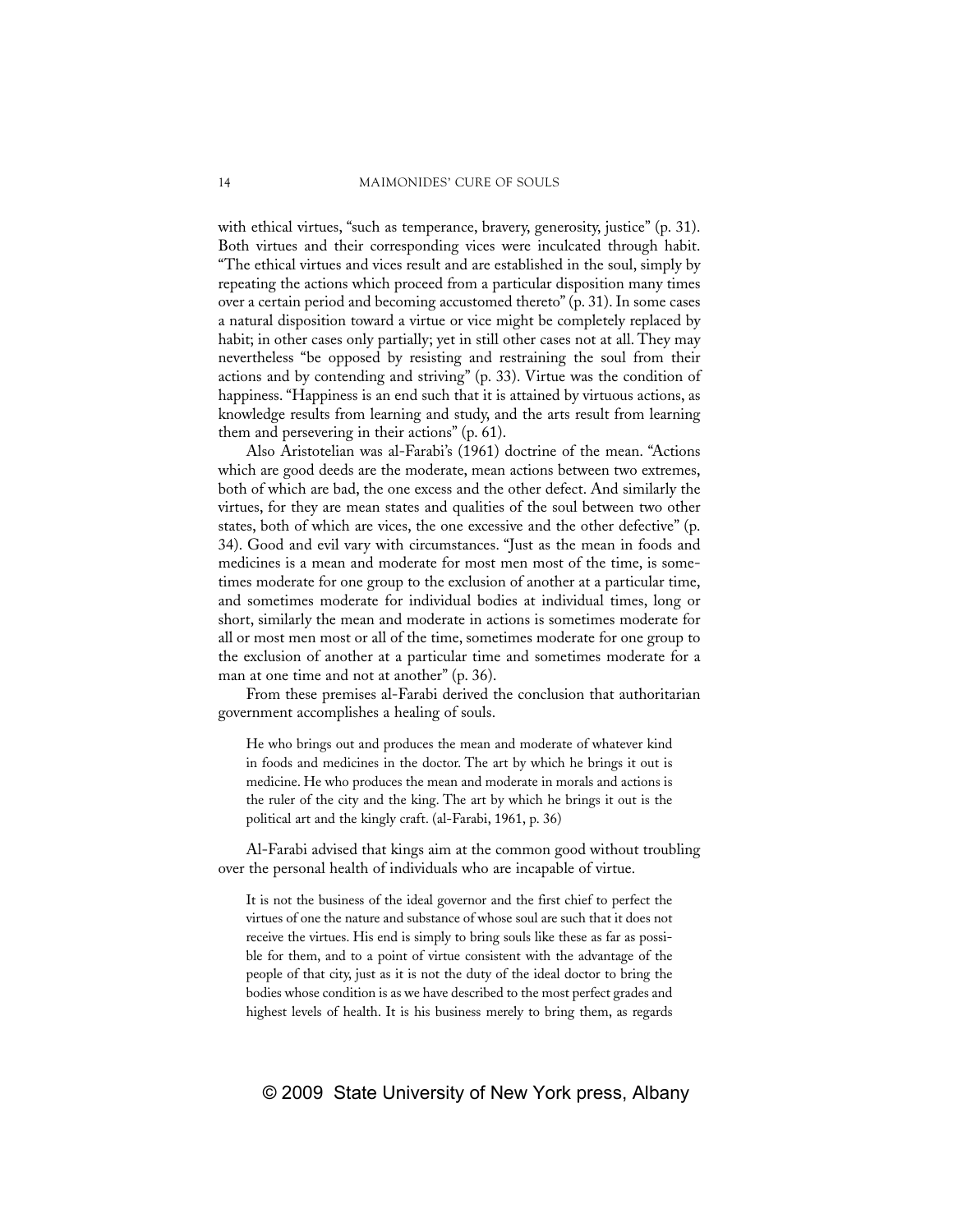health, as far as possible with their nature and substance, and consistent with the actions of the soul. For the body is for the sake of the soul and the soul for the sake of the last perfection, viz. happiness, which is virtue, hence the soul is for the sake of wisdom and virtue. (al-Farabi, 1961, pp.75–76)

From these foundations in Aristotelian pedagogy and al-Farabi's political ideology, Maimonides fashioned a psychotherapy.

### MAIMONIDES' BEHAVIORAL THERAPY

Maimonides' *Eight Chapters* embraced al-Farabi's concept of healing souls by correcting evil habits (Davidson, 2005, pp. 93, 155), but he systematically ignored al-Farabi's political concerns (Davidson, 1963, p. 42). For Maimonides, the cure of souls was not a metaphor that pertained to ethics, but a concept that pertained literally to a medical undertaking. Maimonides advised that when the "soul becomes diseased . . . it is proper . . . to resort to a cure" (*Eight Chapters* iv; p. 58). The cure aimed at undoing or reversing the extremism of the vice in order that the educational process might be able to take effect. The practitioners of the cure of souls were not statesmen but Torah sages. "The wise who are physicians of the soul" prescribe emotional correctives that are appropriate to an individual's moral disposition. They "heal their maladies by instructing them in the dispositions which they should acquire till they are restored to the right path" (*BK, Laws Relating to Moral Dispositions and to Ethical Conduct* II:1; p. 48a).

In other respects, Maimonides followed the views of Aristotle and al-Farabi. Maimonides adhered to the Aristotelian principle of the mean or middle way: "It is man's duty to aim at performing acts that observe the proper mean" (*Eight Chapters* iv; p. 66). "The right way is the mean in each group of dispositions" (*BK, Laws Relating to Moral Dispositions and to Ethical Conduct* I:4; p. 47b). Maimonides followed both Aristotle and al-Farabi when he wrote:

Virtues are psychic conditions and dispositions which are mid-way between two reprehensible extremes, one of which is characterized by exaggeration, the other by deficiency. To illustrate, abstemiousness is a disposition which adopts a mid-course between inordinate passion and total insensibility to pleasure. . . . The psychic dispositions, from which these two extremes, inordinate passion and insensibility, result—the one being an exaggeration, the other a deficiency—are alike classed among moral imperfections.

Likewise . . . Gentleness is the mean between irascibility and insensibility to shame and disgrace; and modest, between impudence and shamefacedness. . . . So it is with the other qualities. (*Eight Chapters* iv; pp. 55–57)

Maimonides similarly followed both Aristotle and al-Farabi in treating moral education as a matter of behavior.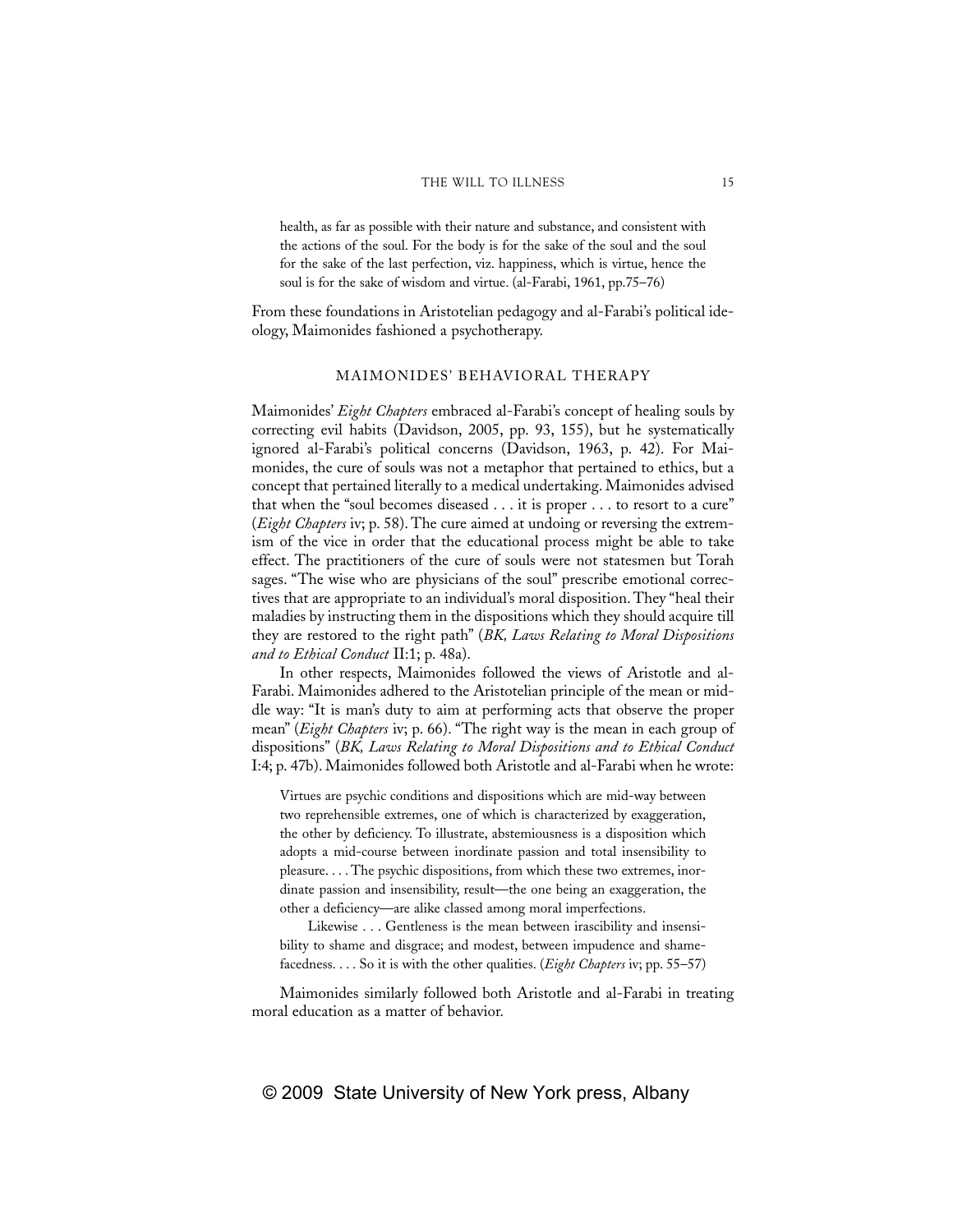Know . . . that these moral excellences or defects cannot be acquired, or implanted in the soul, except by means of the frequent repetition of acts resulting from these qualities, which, practised during a long period of time, accustoms us to them. If these acts performed are good ones, then we shall have gained a virtue; but if they are bad, we shall have acquired a vice. (*Eight Chapters* iv; p. 58)

Davidson (1963, p. 41) noted that Maimonides failed to cite Aristotle on ethics, as though he had neither a translation nor a summary of the *Nicomachean Ethics* and instead depended on al-Farabi's account of Aristotle's views. Maimonides agreed with al-Farabi in recognizing that the premises of Aristotelian pedagogy required modification before they could be applied to the correction of established vices. Moral virtues can be cultivated in the young through education, as Aristotle had taught, but habituation in virtuous conduct does not suffice to correct a prior habituation in vice. Al-Farabi urged the legislation and enforcement of the mean, and he advised statesmen to be content with the public good. Maimonides was instead concerned with the cure of individuals. Working differently with the Aristotelian concept of the mean, Maimonides' cure of vice aimed at restoring the mean through behavior that was equal but opposite to the illness.

If one is irascible, he is directed to govern himself that even if he is assaulted or reviled, he should not feel affronted. And in this course he is to persevere for a long time till the choleric temperament has been eradicated. If one is arrogant, he should accustom himself to endure much contumely, sit below every one, and wear old and ragged garments that bring the wearer into contempt, and so forth, till arrogance is eradicated from his heart and he has regained the middle path, which is the right way. And when he has returned to this path, he should walk in it the rest of his days. On similar lines, he should treat all his dispositions. If, in any of them, he is at one extreme, he should move to the opposite extreme, and keep to it for a long time till he has regained the right path which is the normal mean in every class of dispositions. (*BK, Laws Relating to Moral Dispositions and to Ethical Conduct* II:2; p. 48b)

The technique that Maimonides described in Aristotelian terms is today called desensitization in the context of cognitive-behavioral therapy (Wolpe, 1958, pp. 139–165). Like Maimonides' program, the modern technique has its basis in learning theory and is useful in reducing the severity of symptoms of anxiety. Although it neither ends the anxiety nor addresses its sources, it increases the effectiveness of defenses against anxiety and can sometimes make crippling anxiety manageable. Unlike modern cognitive-behavioral therapy, Maimonides' technique also included the converse of desensitization. For example, Maimonides recommended generosity in order to desensitize an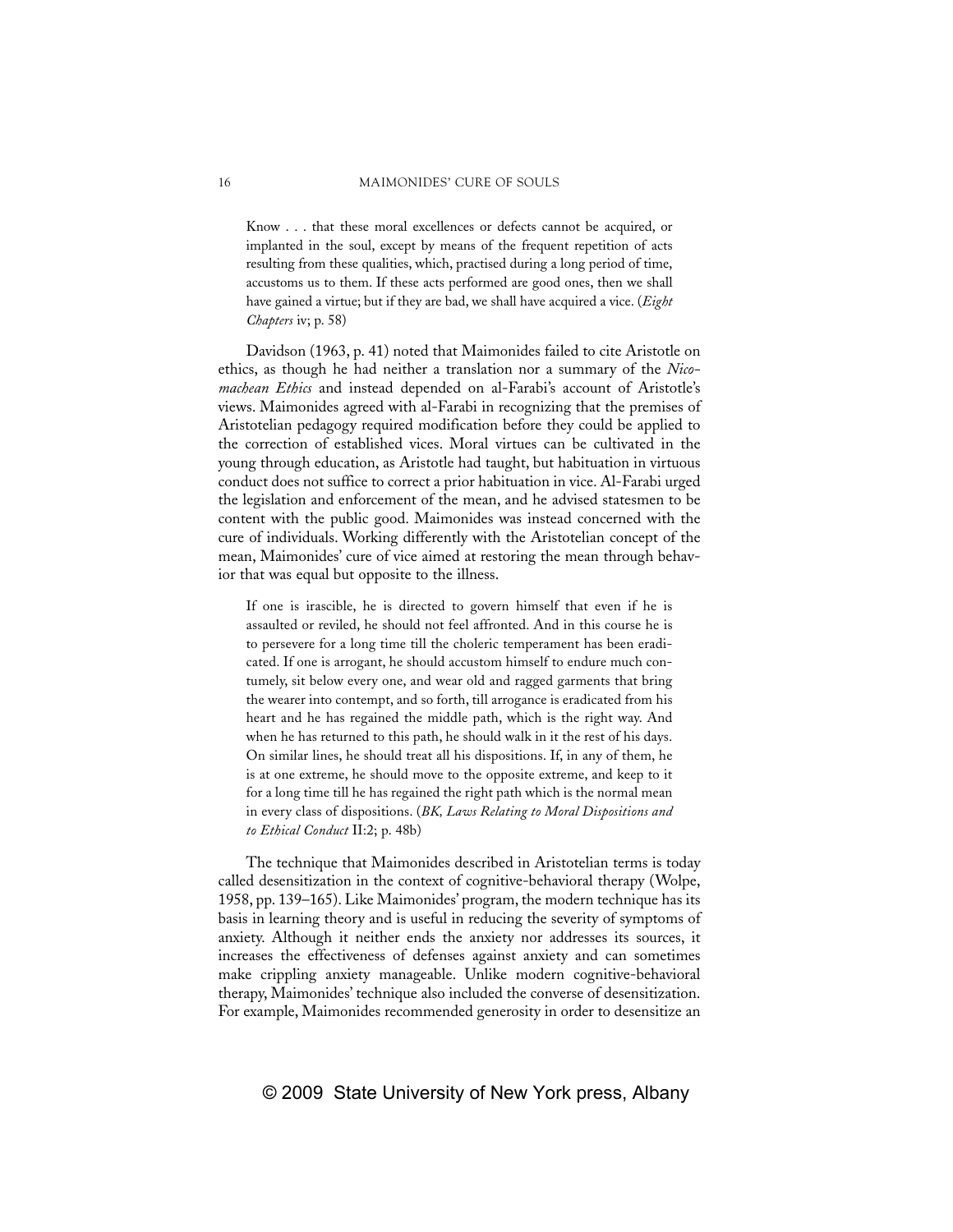avaricious person, but he also recommended frugality in order to inculcate sensitivity in a squanderer (*Eight Chapters* iv; pp. 58–59).

Maimonides remarked that inordinate passion was more easily cured than insensibility to pleasure. "It is easier for a man of profuse habits to moderate them to generosity, than it is for a miser to become generous" (*Eight Chapters* iv; p. 60). His observation that the depraved are more easily brought to repentance than the overly scrupulous is often corroborated in psychotherapy today. Noting the same phenomenon, the psychoanalyst Ella Freeman Sharpe (1930) explained: "The so-called normal person has often a longer and stubborn task before him in reaching the deepest levels of the mind."

#### SIN CAUSES IGNORANCE

Moral behaviorism was only the beginning of Maimonides' cure of souls. He also offered an original theory of mental illness that he developed by applying Aristotelian categories to the understanding of selected biblical and rabbinical passages. Maimonides began with Socrates' theory that all wrongdoing was a product of ignorance. Ignorance produced profound error in understanding the condition of human beings and the world in which human beings exist. Error in understanding, leading to error in conduct, was the vehicle of all evil. Maimonides wrote:

These great evils that come about between the human individuals who inflict them upon one another . . . derive from ignorance. Just as a blind man, because of the absence of sight, does not cease stumbling, being wounded, and also wounding others, because he has no one to guide him on the way [so does] every individual according to his ignorance [do] to himself and to others great evils. . . . If there were knowledge . . . they would refrain from doing any harm to themselves and to others. For through cognition of the truth, enmity and hatred are removed and the inflicting of harm by people on one another is abolished. (*Guide* III:11, 440–441)

Because Maimonides defined evildoing as counterproductive behavior, his use of the language of ethics formulated the same phenomena that Freud articulated by reference to self-sabotage. As well, Maimonides' phrase, "doing . . . harm to themselves and to others," reflected his view that the welfare of the individual coincides with the welfare of the group. Maimonides believed that it is in the objective nature of reality that doing harm to others coincides with doing harm to oneself, and that sin against others is always also a sin against oneself. He also believed that it is in the objective nature of reality that benefit to oneself coincides with benefit toward others, that it is possible to "love your neighbor as yourself" (Lev 19:18) and not possible to do otherwise. To love only oneself or to love only others are both impossible (Fromm, 1939), both forms of ignorance, both damaging, and both sin. Maimonides' phrasing used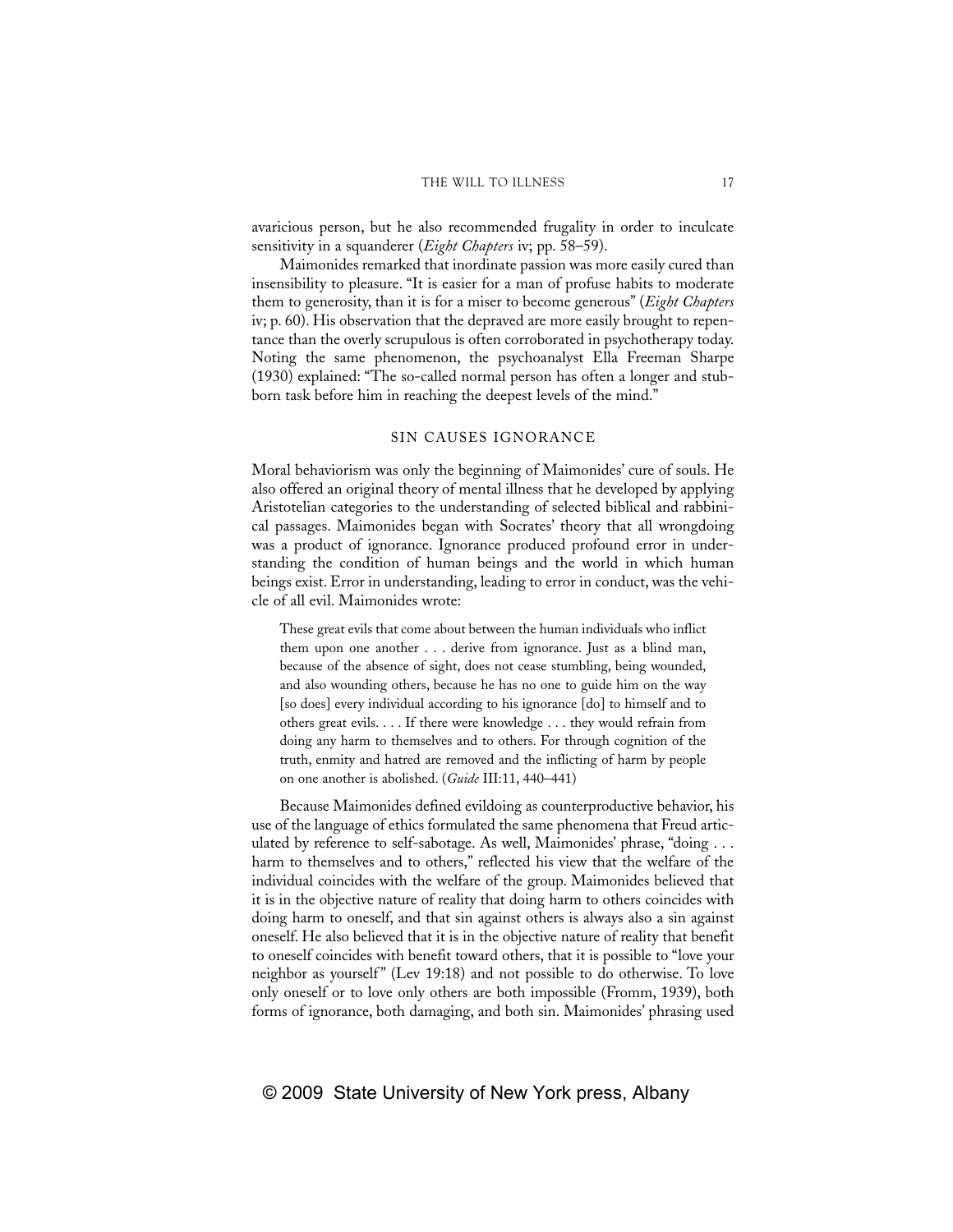ethical discourse in order to express an insight into human nature to which clinical experience has brought psychoanalysis. Masochistic self-damage and sadistic harm to others never occur separately, but always occur in tandem, whether simultaneously or serially.

Socrates' attribution of wrongdoing to ignorance led Plato and Aristotle to formulate psychologies of pedagogy. If the soul needed nothing more than to know the good in order to choose to do it, then the soul had only to be taught. Aristotle had been aware, however, that Socrates' attribution of evil to ignorance was simplistic. Aristotle recognized that doing harm involuntarily, as, for example, through ignorance, was no vice. To constitute evildoing, harm had to be willful. "Not only are the vices of the soul voluntary, but those of the body also" (*Nicomachean Ethics* 1114a 22–24). Aristotle never reconciled his ethical voluntarism with the naturalism that otherwise informed his philosophical thinking. In the end, he could not sustain his own belief in will and instead followed his predecessors in promoting a deterministic model of wrongdoing. Aristotle wrote of *akrasia*, "weakness of will," by which a person might voluntarily corrupt knowledge and become ignorant. Akrasia might be produced through distraction, error in logic, or physical incapacitation by sleep, diseases, or conflicting desires (Robinson, 1989, pp. 105–109).

Al-Farabi (1961) did not significantly advance the problem. He explicitly associated virtue with knowledge when he suggested that "a deed is only right and a virtue when a man rightly knows the virtues which are thought to be virtues" (p. 72). The phrasing implies ethical voluntarism. Unless virtue involves knowing choice, what does it matter whether a virtue is or is not known to be a virtue? Al-Farabi did not develop the implication.

Maimonides unequivocally challenged determinism in the contexts of both astrology (*Eight Chapters* viii; pp. 86–87) and Aristotle's deification of nature (*Guide* II:25; p. 328). Maimonides maintained that freedom of will is consistent with the lawfulness of nature.

When [the Rabbis] said that man rises and sits down in accordance with the will of God, their meaning was that, when man was first created, his nature was so determined that rising up and sitting down were to be optional to him; [not] that God wills at any special moment that man should or should not get up. . . . Just as God willed that man should . . . have fingers, likewise did He will that man should move or rest of his own accord. (*Eight Chapters* viii; p. 91)

Maimonides insisted, moreover, that a theory of ethics must include the doctrine of freedom of will. Unless will is free, doing benefit and doing harm can have no ethical qualities. If all actions are caused in a rigidly determined way, all actions are compelled, and individual responsibility does not exist. Unless alternative actions are possible, benefits and harms cannot be good and evil, nor their performance virtues and vices; God would be doing injustice in rewarding good and punishing evil.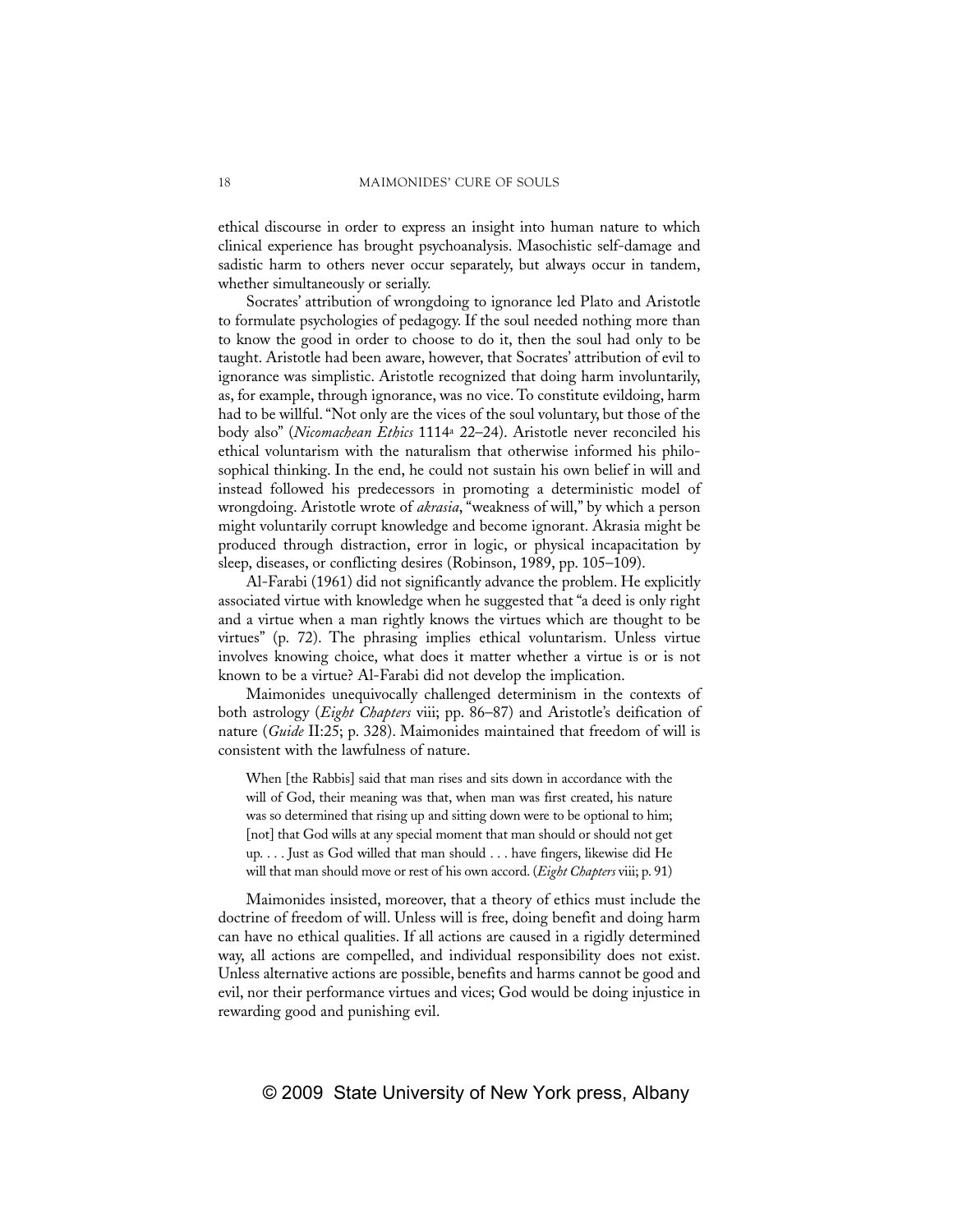#### THE WILL TO ILLNESS 19

Maimonides appreciated that a theory of mental illness—defined in terms of counterproductive behavior—must take serious account of the freedom of will. He allowed a place to conventional moral education when he stated that ignorance that arises through inadequate education has its remedy in learning. He drew attention, however, to the problem of ignorance that arises through the will to do wrong. Temporary corruptions of knowledge may result, as Aristotle maintained, in weakness of will, but it is also the case that a strong will may freely commit sin. Maimonides allowed that sin is not possible without self-deception, the willful choice to believe that an evil is not punished but is instead rewarded. However, Maimonides did not limit himself to cases of akrasia when, for one reason or another, people contrive to behave as though they were ignorant of what they very well know. He also addressed the further circumstance that once a person willfully becomes ignorant, the person may no longer be in a position to reconsider. The person may then no longer have the knowledge that is needed to choose the good and must instead persist in the sin. In these cases, ignorance is an inhibition that is *consequent* of sin. Maimonides explained:

God has, moreover, expressly stated through Isaiah that He punishes some transgressors by making it impossible for them to repent, which He does by the suspension of their free will. . . . Upon this principle also are based the words of Elijah (peace be unto him!) who, when speaking of the unbelievers of his time, said of them, "Thou hast turned their hearts back," which means that, as they have sinned of their own accord, their punishment from Thee is that Thou hast turned their hearts away from repentance, by not permitting them to exercise free will, and thus have a desire to forsake that sin, in consequence of which they persevere in their unbelief. (*Eight Chapters* viii; p. 97)

Maimonides here broke with the philosophic tradition of Socrates, Plato, Aristotle, and their medieval continuators that made ignorance responsible for wrongdoing. Citing the Bible, Maimonides argued that the true relationship is the converse. Ignorance makes harmful action possible, but harm is not evil unless will is involved. Willful, knowing choice of sin produces ignorance through the psychological process of denial, a voluntary refusal to believe what one knows. Denial, an emotional disconnection or dissociation of knowledge and its affirmation, is integral to wrongdoing. Once denial has been instituted, it may become habitual and automatic. Denial, originally instituted willfully, may develop into an automatic and involuntary inhibition (Hartmann, 1958). The habit is then so complete that it may not be possible to recover the knowledge that was denied.

Because Maimonides' psychology started with a serious taking account of the normalcy of voluntary control over conduct, he could also conceptualize illnesses that involve losses of normal volition. Maimonides formulated his understanding of the topic in commentary on the biblical verse, "Then the